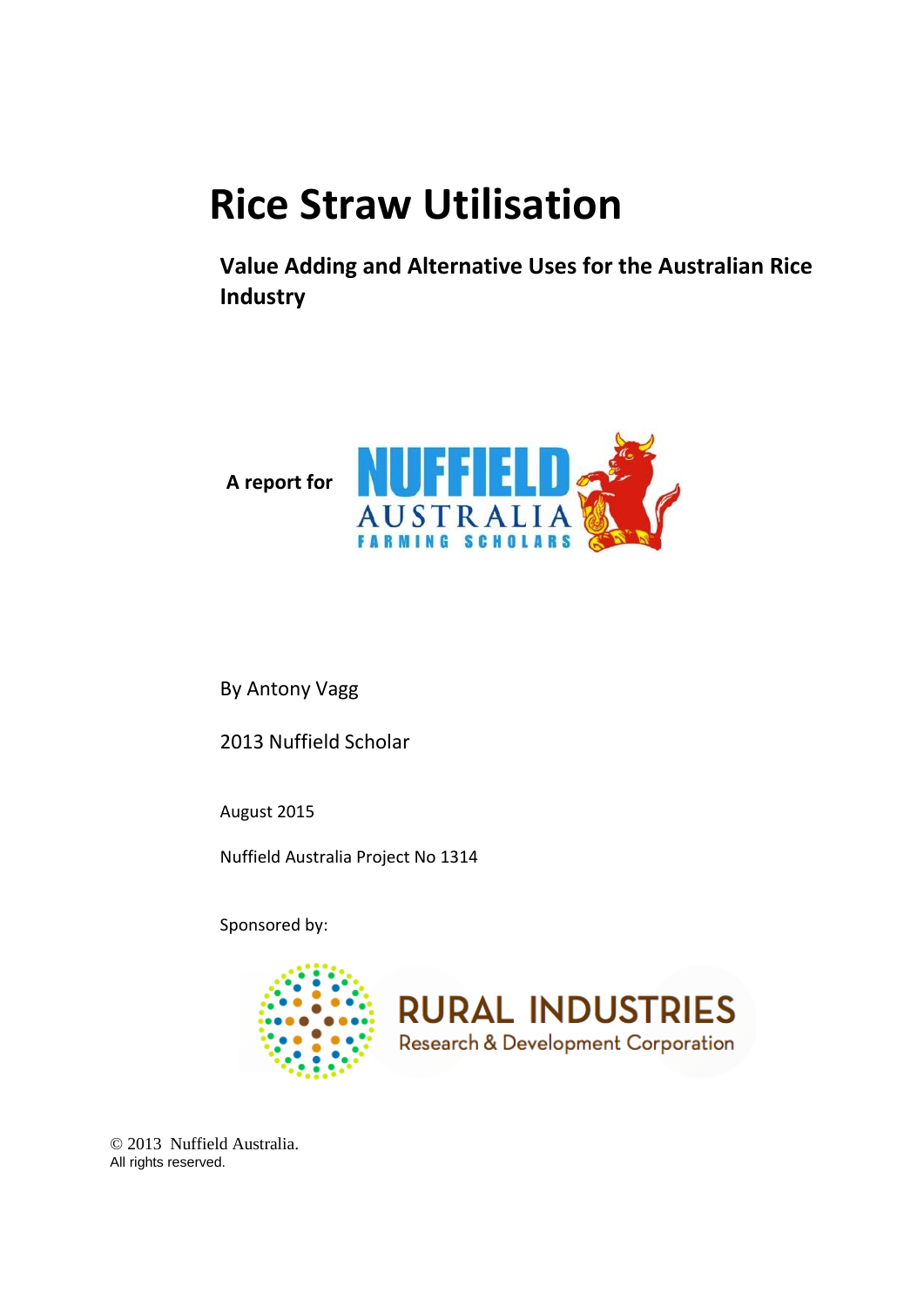This publication has been prepared in good faith on the basis of information available at the date of publication without any independent verification. Nuffield Australia does not guarantee or warrant the accuracy, reliability, completeness or currency of the information in this publication nor its usefulness in achieving any purpose.

Readers are responsible for assessing the relevance and accuracy of the content of this publication. Nuffield Australia will not be liable for any loss, damage, cost or expense incurred or arising by reason of any person using or relying on the information in this publication.

Products may be identified by proprietary or trade names to help readers identify particular types of products but this is not, and is not intended to be, an endorsement or recommendation of any product or manufacturer referred to. Other products may perform as well or better than those specifically referred to.

This publication is copyright. However, Nuffield Australia encourages wide dissemination of its research, providing the organisation is clearly acknowledged. For any enquiries concerning reproduction or providing the organisation is clearly acknowledged. acknowledgement contact the Publications Manager on ph: (03) 54800755 .

#### **Scholar Contact Details** Antony Vagg Amaloo Pastoral Company RMB 700, Moama NSW 2731 Phone: 0427 093 166 Email: antony.vagg@gmail.com

In submitting this report, the Scholar has agreed to Nuffield Australia publishing this material in its edited form.

#### **NUFFIELD AUSTRALIA Contact Details**

Nuffield Australia Telephone: (03) 54800755 Facsimile: (03) 54800233 Mobile: 0412696076 Email: enquiries@nuffield.com.au PO Box 586, Moama NSW 2731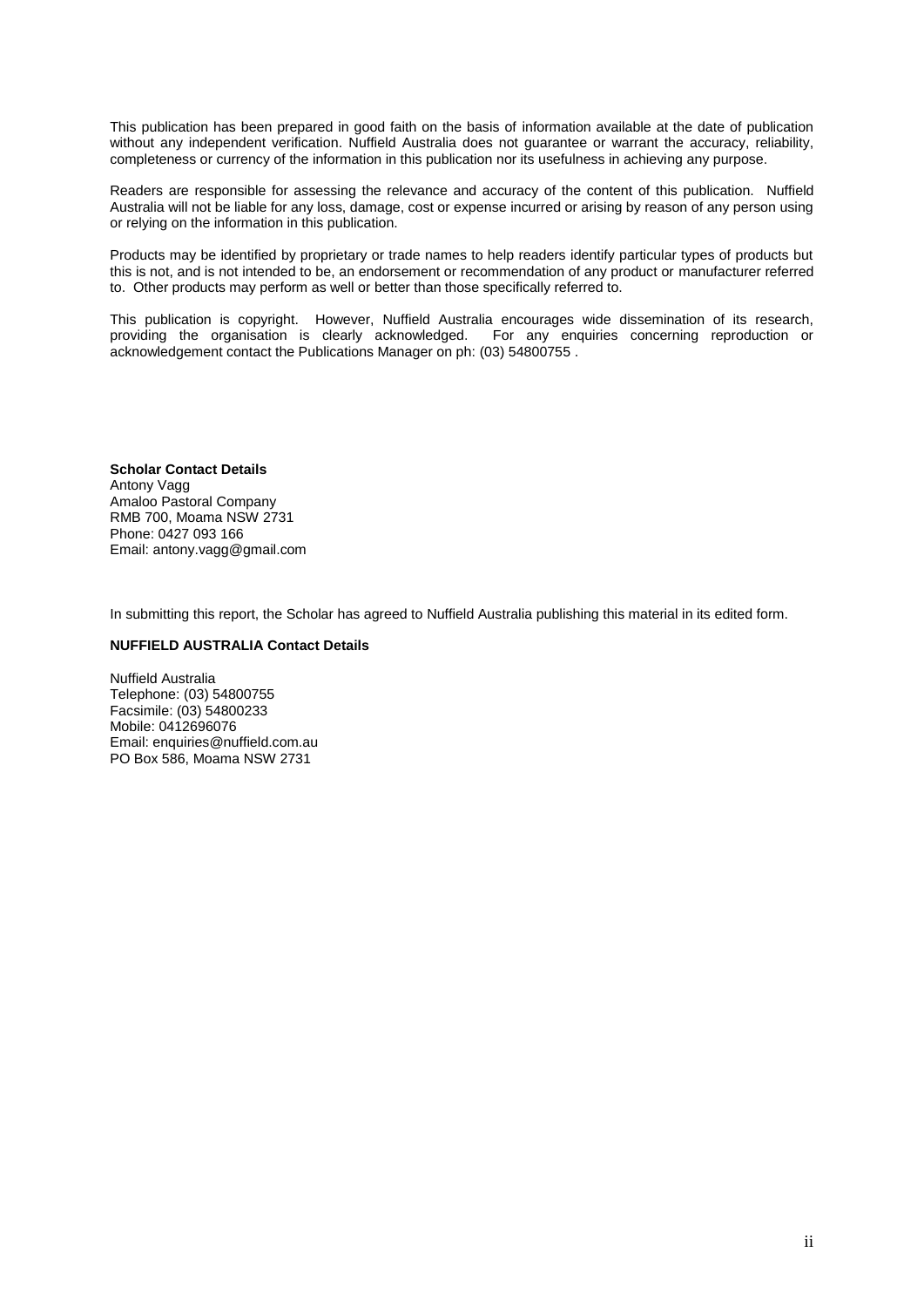### **Executive Summary**

The Australian Rice industry produces some of the highest crop yields in the world. As a result, the by-product of this is a significant stubble load, which is difficult to manage. Additionally, the silica content of Australian rice straw is significantly higher than most around the world. The current practices of burning stubble to allow a double cropping rotation are not likely to continue too much further into the foreseeable future due to environmental constraints and changes in policy. Few alternatives of stubble management are practised within the Australian Rice Growing industry, therefore, a ban on stubble burning could severely jeopardise the viability of the industry.

Throughout the world, rice growers are addressing the problem of stubble load with methods that eliminate the stubble load problem as well as value add and create additional revenue streams from a 'waste' product. These methods include:

- Biomass plants
- Biogas plants
- Strawlage as a stockfeed source
- Erosion control
- Composting
- Mulching for high value crops such as mushrooms
- Building products
- High value raw materials.

These findings aim at educating the Australian grower and industry to alternative uses for rice straw and encourage a shift in thinking from rice straw being considered a waste product to being a product of value. It may also allow the industry to further investigate potential energy solutions, as new technology and rising energy costs result in previous projects becoming viable again.

The report isolated two clear groupings: solutions that benefit the individual primary producer on an opportunistic scale, and solutions that benefit the industry as an industry wide solution.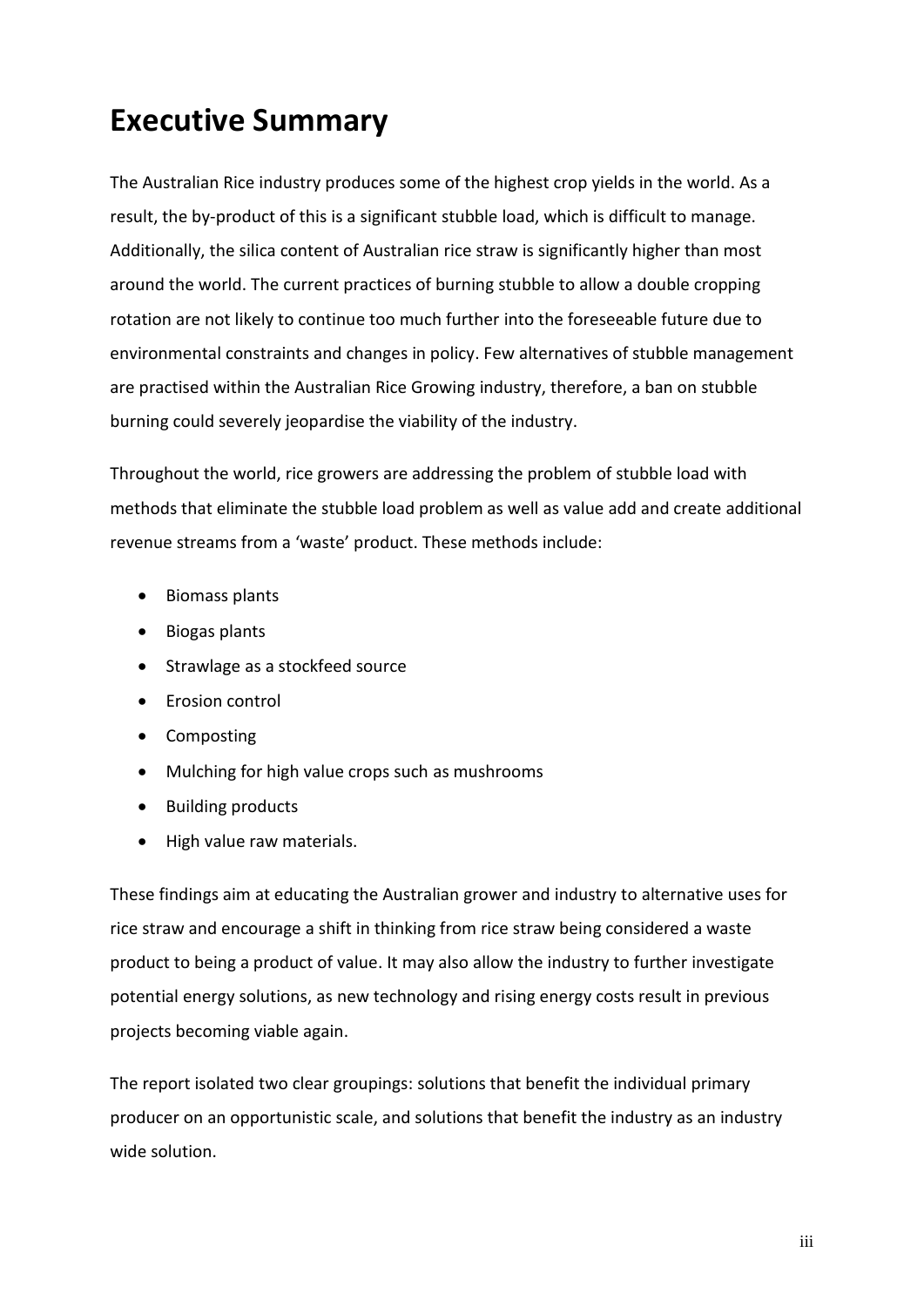As a result of these findings, clear recommendations can be made. Firstly, the Australian industry can capitalise on and benefit from international research, technology advancements and government policies. Given no feasibility studies have been done within the last fifteen years, opportunities that can benefit the whole industry exist. In terms of the individual farmer, lateral thinking and informed business skills may uncover solutions to the problem.

For a significant amount of these discoveries to become viable, there is a role for government to play in terms of project funding and consultation. The key difference noticed across the majority of places visited is that an active government aiding research and development to find solutions generally results in significant progress; results became apparent after several years of government interaction with industry.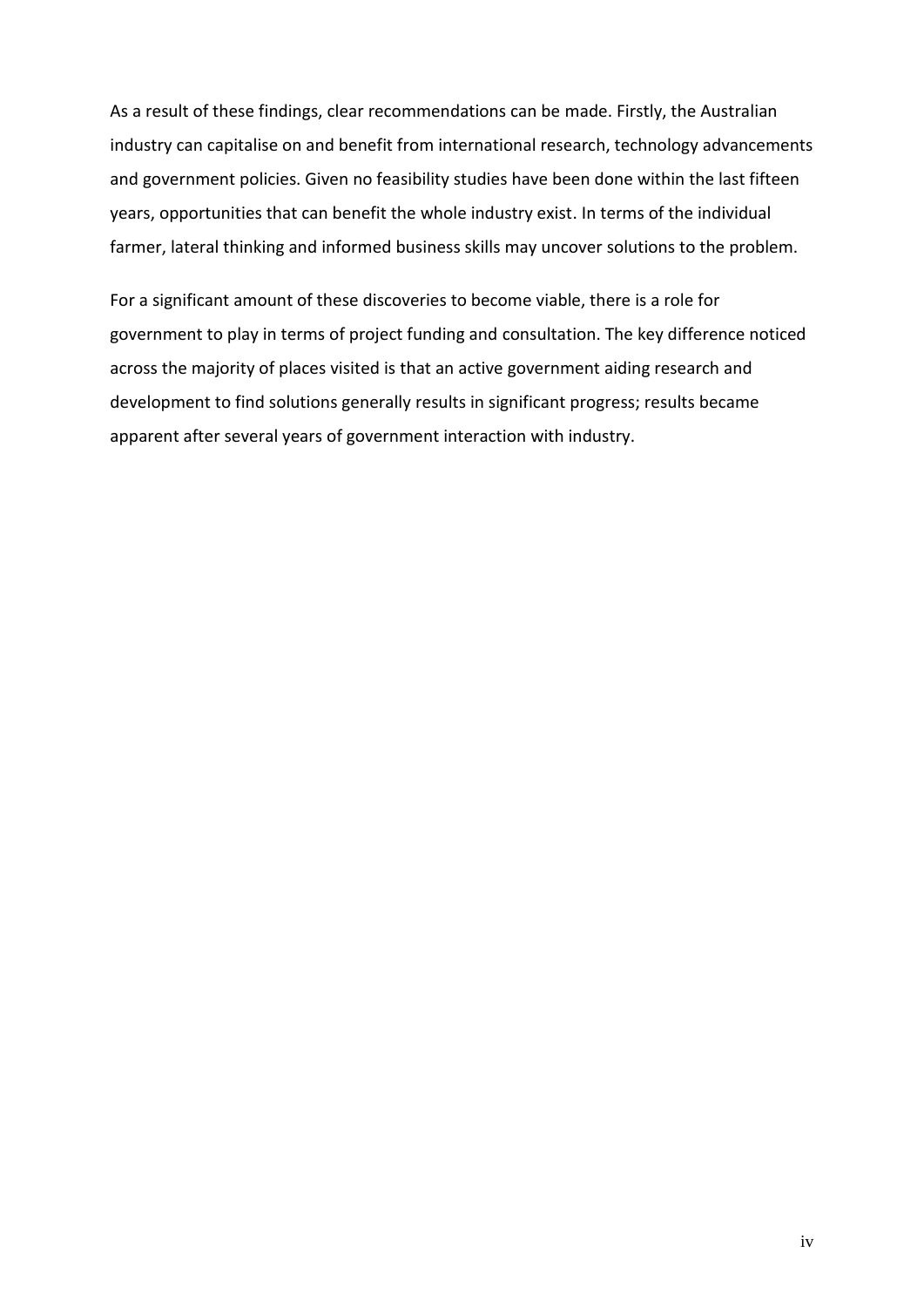## **Contents**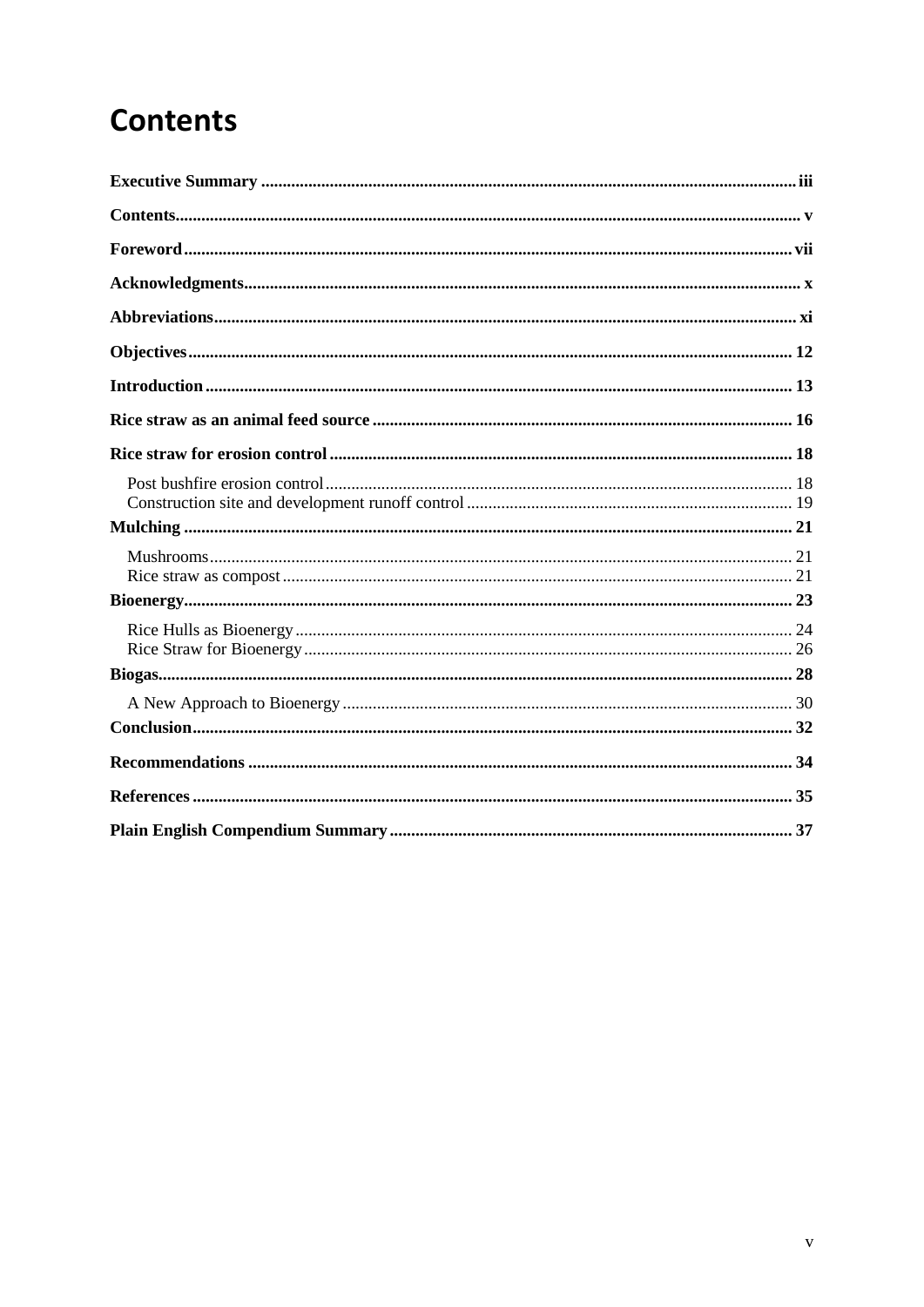# **List of Tables, Figures**

| Figure 1 | Author at International Rice Research Institute (IRRI)                       |
|----------|------------------------------------------------------------------------------|
| Figure 2 | Nutrient removal comparisons between grain, straw and burning straw          |
| Figure 3 | Aerial view of Punjab region before and during rice stubble burning          |
| Figure 4 | Comparison of estimated metabolisable energy (ME) of 4 different experiments |
| Figure 5 | Cost of Electricity, by Capital City 2007-2012. ABS Consumer Price Index,    |
|          | Australia                                                                    |
| Figure 6 | Bermaco biomass plant, Ghanaur, India                                        |
| Figure 7 | Biogas trial utilising rice straw, Punjab Agricultural University            |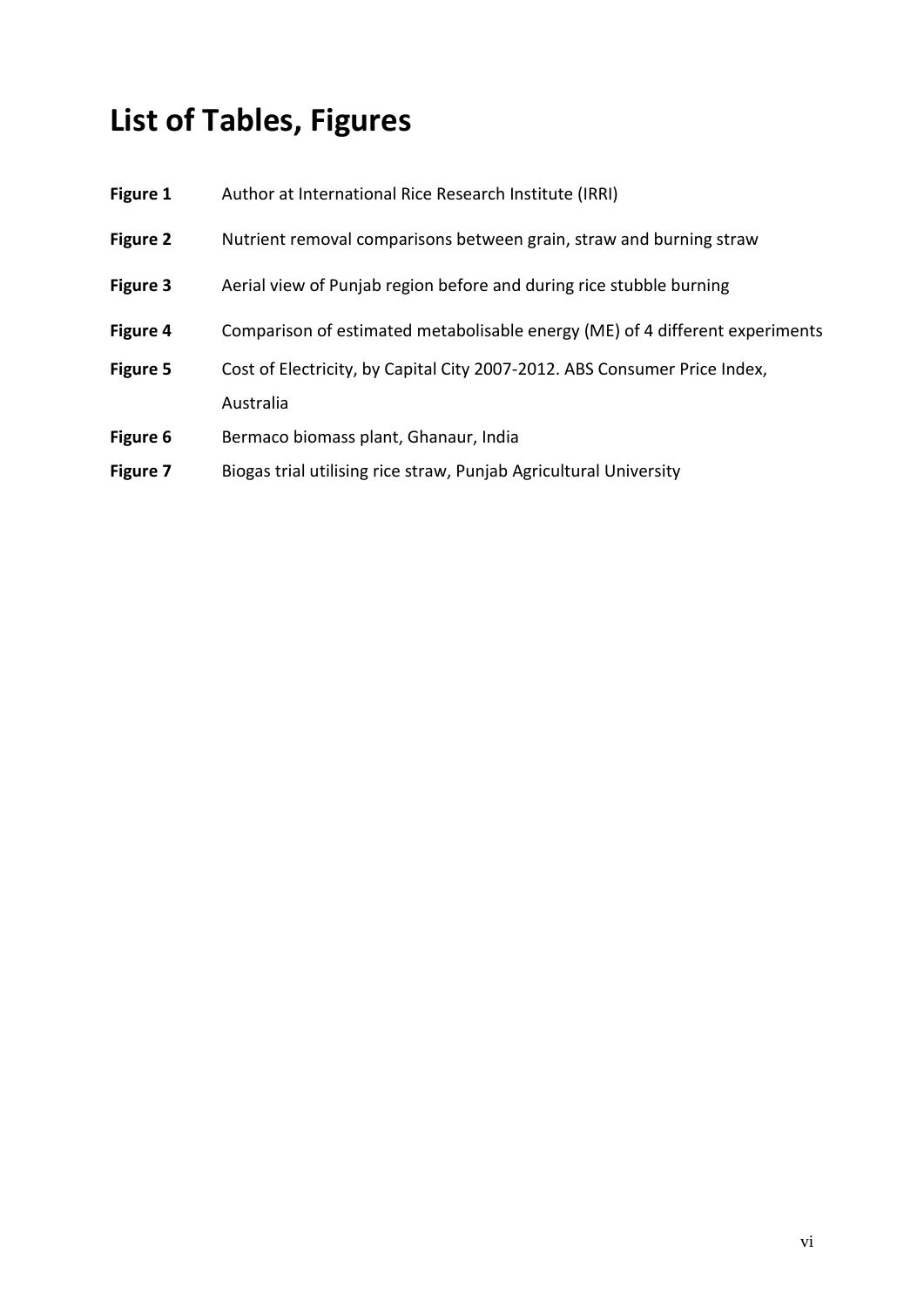### **Foreword**

I grew up on a rice farm near Bunnaloo, NSW. The farm is a family business, owned and managed by my parents, and the workload shared amongst my older brother Ryan, myself, and my youngest brother Lachlan.

After high school, I completed a Bachelor of Agricultural Science at the University of Melbourne, followed by a Bachelor Degree in Rural Science and Agricultural Consulting from the University of New England (via correspondence). I worked in Melbourne for two years as a consultant in the livestock industry before backpacking around Europe and returning to the family farm six months later.

Upon returning to the farm I became involved in outside interests within the community but particularly to do with rice. I participated in an emerging leader's course through the Ricegrowers' Association of Australia (RGA) and was voted onto their Central Executive Board. On the farm however, I was keen and just out of university, looking to make changes and advancements.

I am keen on the notion of value adding on products that we generally sell at wholesale prices and have continually pondered an alternative use for rice straw, as I would watch it burn, providing zero income and little agronomic advantage.

I had previously heard about Nuffield but knew relatively little about it. At a RGA branch meeting, fresh from the emerging leaders program, 2009 scholar Jennifer Hawkins talked about the Nuffield experience and I was convinced. I had the determination, the study topic and after hastily putting the application together, was lucky enough to receive a scholarship.

The Australian rice crop varies from year to year due to its high reliance on water allocation. However, the industry would like to see an average tonnage per year across the industry greater than 950,000 tonnes. Stubble load in rice is almost proportional to yield. One of the main issues faced by rice farmers is successfully removing the straw from the summer rice crop, to be able to utilise the soil moisture and plant a winter crop, usually wheat or canola.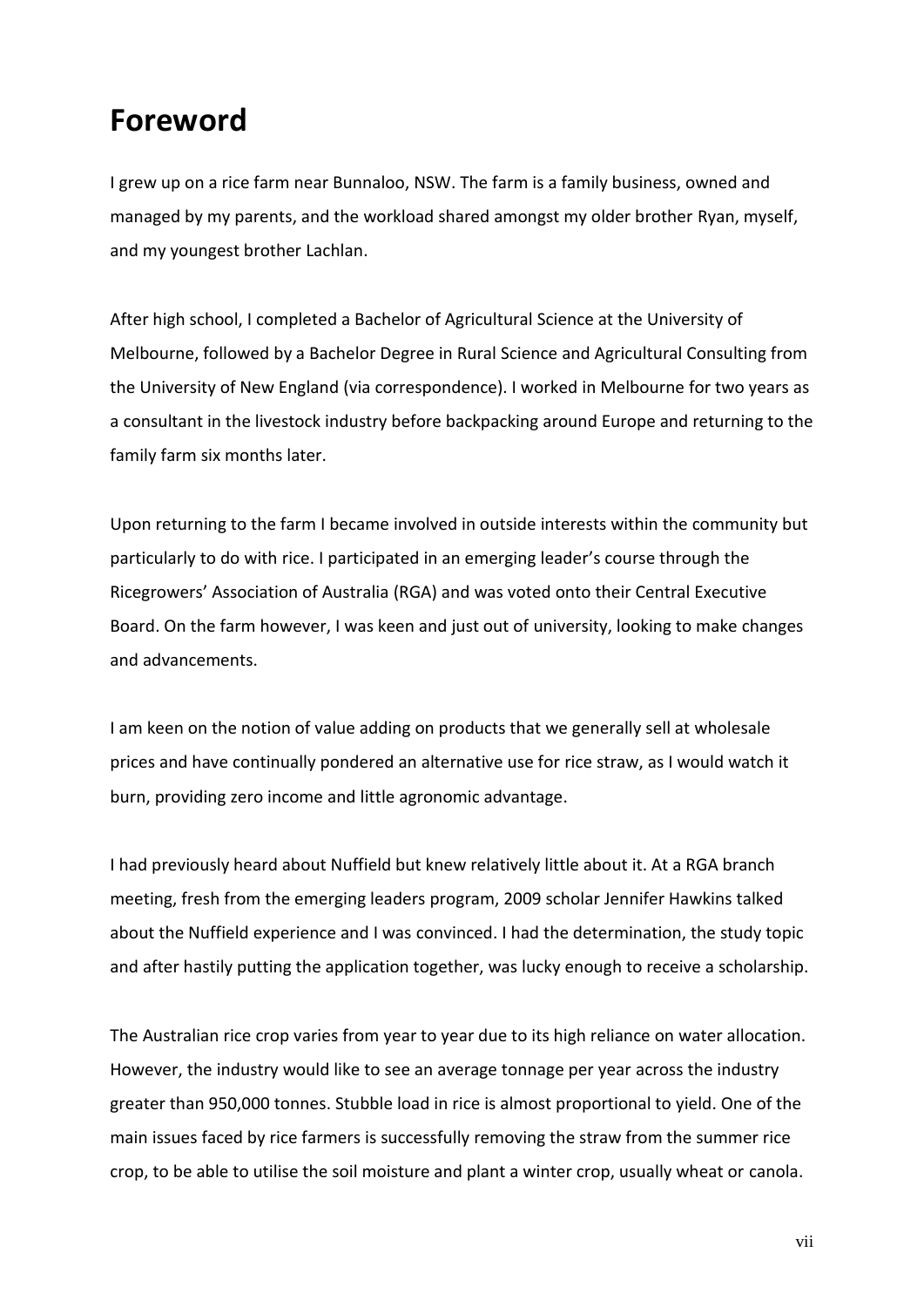Currently it is mostly burnt. It has little feed value, does not break down easily due to its high lignin content, therefore removal as an economic benefit is, to this point, limited.

With stubble burning already banned in most European Union (EU) countries, the United States of America (USA) and some Asian nations such as Japan banning the procedure, here is an added pressure the Australian industry is likely to face. If this occurs, there are very few alternatives for individual farmers and there is no industry solution currently available. This will leave a significant financial burden on farmers attempting to remove their straw load and will see rice land out of production for up to two years, to allow for the straw to break down naturally.

There are a limited number of farmers who have found a market for rice straw in Australia. One sells straw to horse studs and another has been attempting to market a chipboard like product made out of rice straw but so far is experiencing problems. Upon researching previous to my Nuffield studies, I knew there were straw burning plants in the UK, rice straw burning plants in India, as well as numerous other initiatives in countries such as Egypt, France, throughout Asia and the USA.

My studies took me to the following countries:

- USA: who have similar yields and growing conditions, however, a limit on burning no more than 25% of their stubble in California has led to innovation.
- United Kingdom (UK): where biomass powered electricity plants are now in production, including Ely power station, which burns 200,000 tonnes of straw a year.
- France: although they have limited rice production, their limitations on not only burning, but also crops and application of nutrients and chemicals have led to interesting innovation.
- Egypt: producing the second highest rice yields in the world, despite their political turmoil, the innovation and adaption of technology was quite impressive.
- Turkey: a significant increase in yields over the last decade has seen a quick transition in rice management practices to deal with the heavy straw load.
- India: an amazing contrast to what I imagined to be the norm. The culture, the people but more impressively, the innovation. Potentially the world leader in rice biproduct utilisation.

viii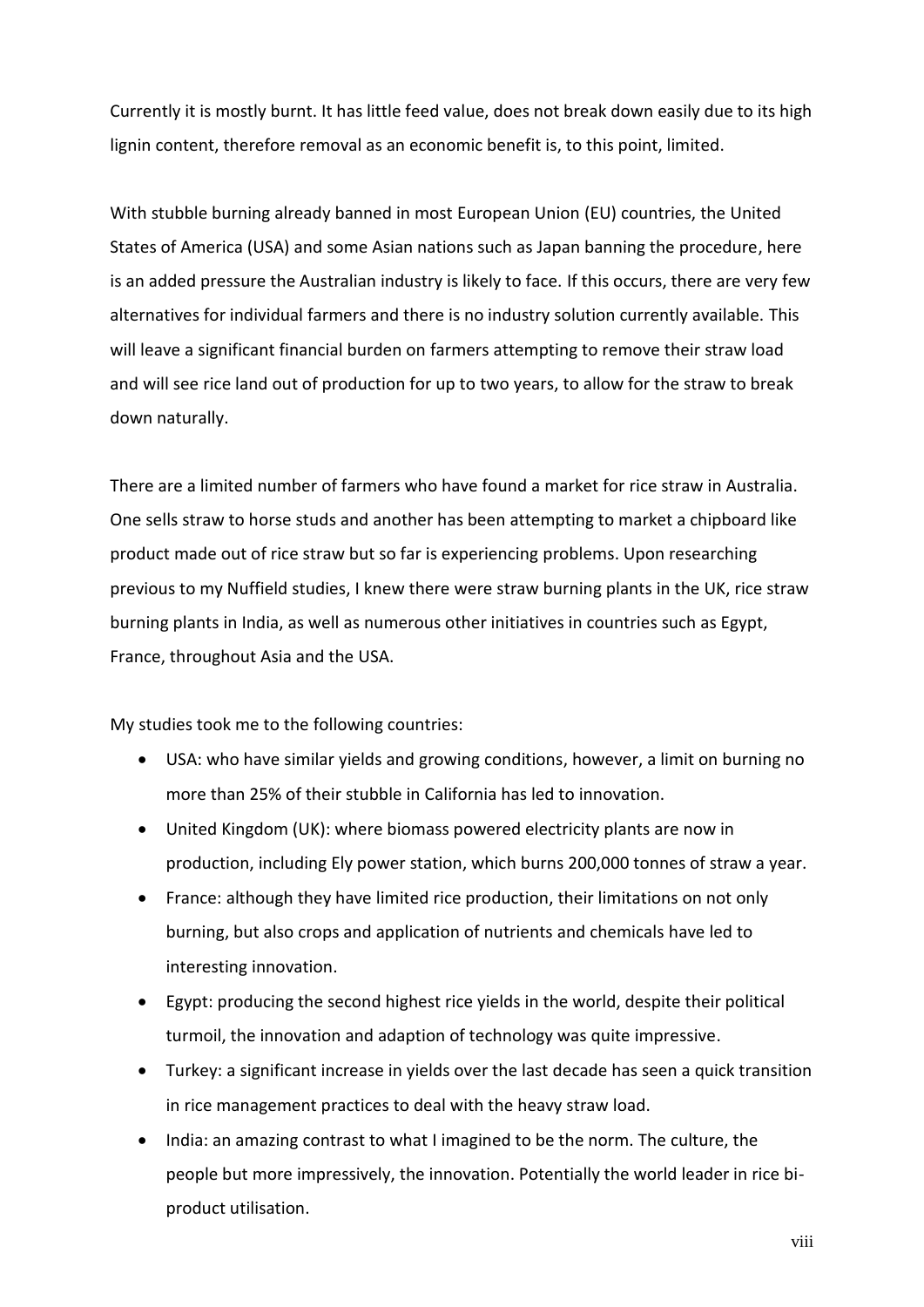Philippines: the central hub of world rice research and development, The International Rice Research Institute (IRRI) provides a worldly view on rice systems that puts everything in perspective.

My travels and discoveries could not have been possible without the Nuffield network but particularly my sponsors. I would like to thank RIRDC, especially John de Majnik, as well as Ian Mason from Rice R&D for making this all possible and I can only hope my experience and some of the discoveries I have come across can help the rice farmers and the Rice Industry of Australia into the future.



**Figure 1: Author at International Rice Research Institute (A Vagg, 2013)**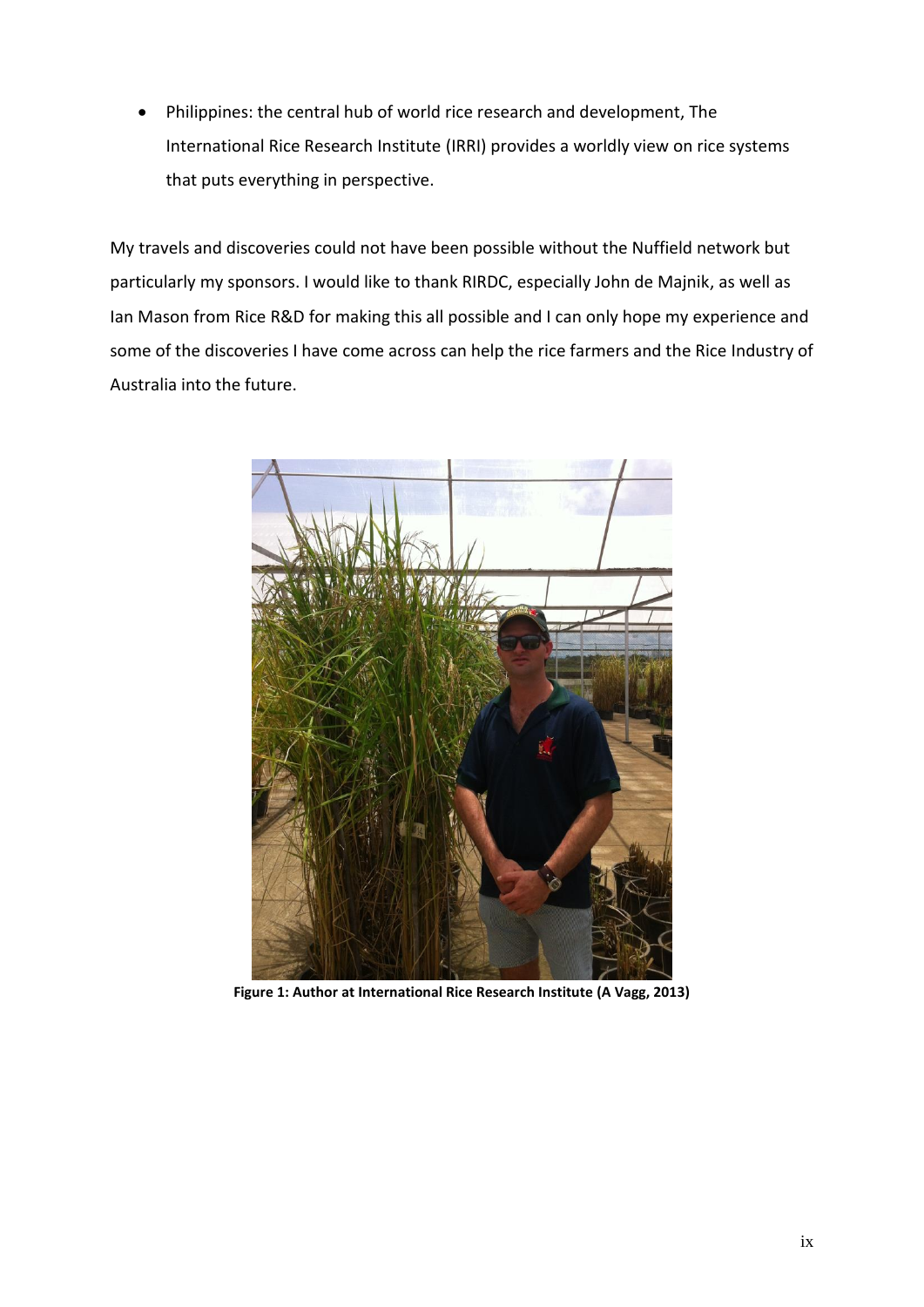## **Acknowledgments**

Completing and making the absolute most of my Nuffield scholarship would not have been possible without the assistance, patience and help of the following key people:

- Rural Industries Research and Development Corporation particularly John de Majnik, Ian Mason from Rice R&D and the Ricegrowers' Association of Australia (RGA) including Ruth Wade and Andrew Bomm for their support and determination to develop and bloom young people in a vibrant industry.
- Nuffield Australia, past chair Terry Hehir and particularly Jim Geltch, CEO, for his tireless efforts, email responses in the middle of night, attention to detail and organisation making CSC, GFP and personal travel streamlined and completely functional.
- The GFP group Peter Kaylock, David Cook, Kate Mason, Jason Size, Carly Bussenschutt, Matt Pooley and Steve Wilkins
- The Nuffield family, particularly Thibaud Brocard, Andrew Williamson and Ali Capper for providing accommodation and hospitality.
- Mum and Dad, Max and Andrea Vagg, for their understanding and support for my world adventure, usually during the busy times having to manage their business with me coming and going.
- My brother Ryan Vagg for taking up an exorbitant amount of work on the farm, contributing far more hours than should be expected to help everything run smoothly.
- My girlfriend Rachel Kelly. For relocating from Canberra to a foreign town to be closer, just in time for me to leave for the CSC, then again for the GFP. For her understanding, support and advice.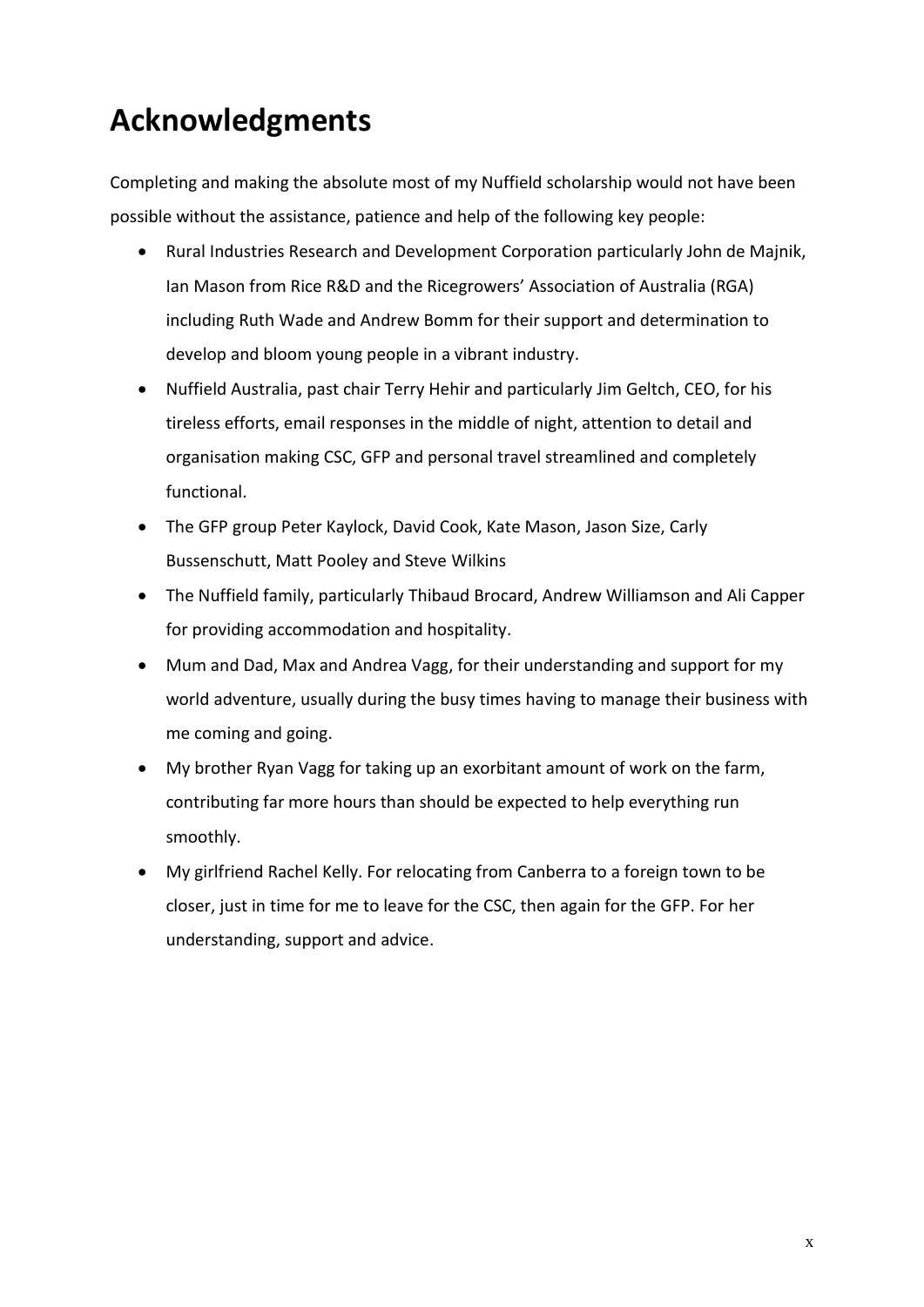## **Abbreviations**

| GFP          | Global Focus Program                                  |
|--------------|-------------------------------------------------------|
| <b>CSC</b>   | <b>Contemporary Scholars Conference</b>               |
| <b>RIRDC</b> | Rural Industries Research and Development Corporation |
| <b>RGA</b>   | Ricegrowers' Association of Australia                 |
| EU           | <b>European Union</b>                                 |
| <b>USA</b>   | <b>United States of America</b>                       |
| <b>TMR</b>   | <b>Total Mixed Ration</b>                             |
| DM           | Dry Matter                                            |
| <b>HS</b>    | Haysaver – commercial hay application product         |
| <b>CP</b>    | Crude Protein                                         |
| <b>ME</b>    | Metabolisable energy                                  |
| <b>USDA</b>  | United States Department of Agriculture               |
| <b>OM</b>    | <b>Organic Matter</b>                                 |
| <b>MWh</b>   | Megawatt hour                                         |
| MJ           | Megajoules                                            |
| <b>OM</b>    | <b>Organic Matter</b>                                 |
| <b>USA</b>   | <b>United States of America</b>                       |
| <b>IRRI</b>  | <b>International Rice Research Institute</b>          |
| UK           | United Kingdom                                        |
| GWh          | Gigawatt Hour                                         |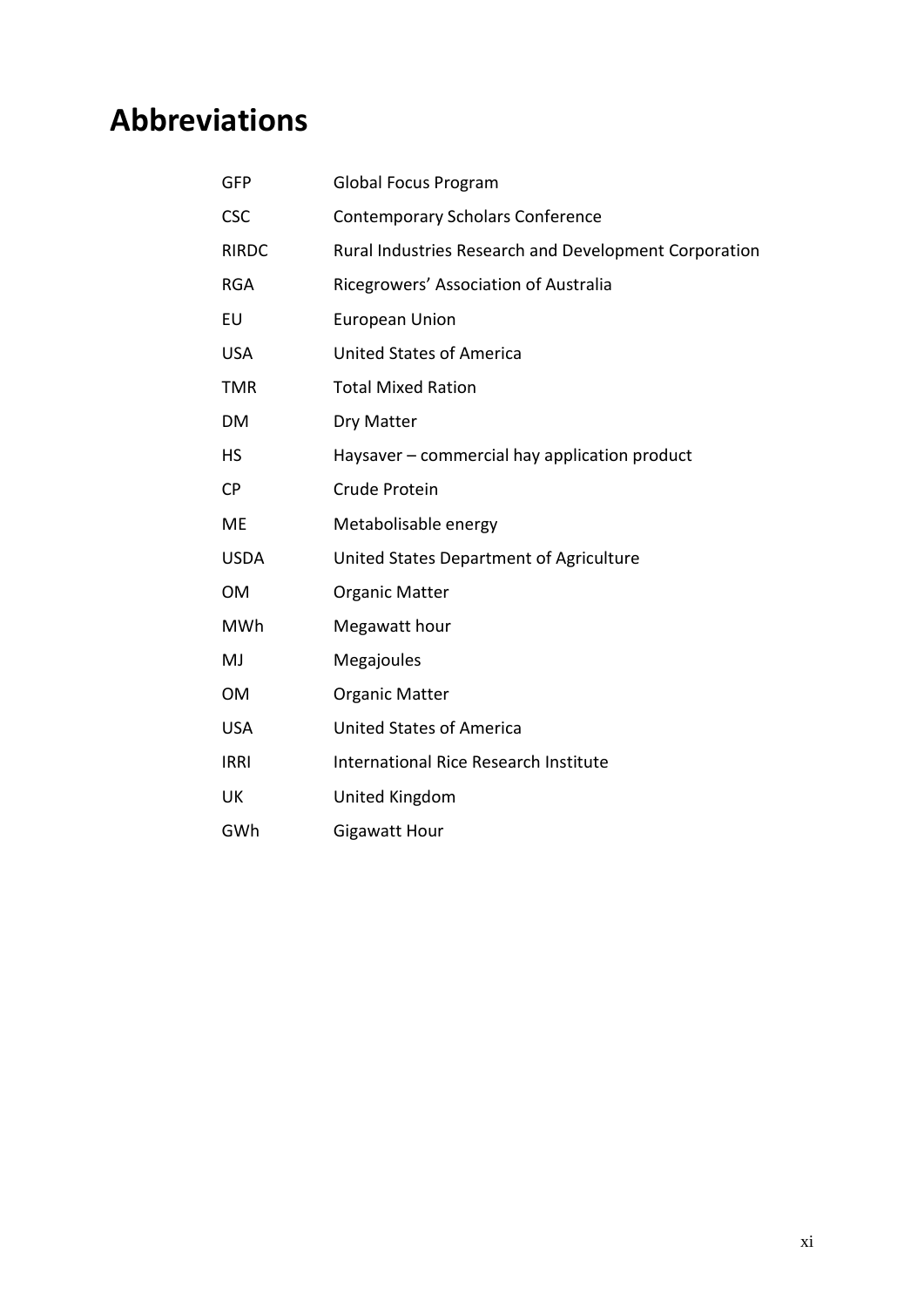## **Objectives**

There are many possibilities in turning a 'waste' product (that is straw) into something valuable. This could potentially be done through electricity production from biomass, a feed source for livestock, an erosion control aid or even valuable end products like health products, medicines and fertilisers.

The objectives of this report are to:

- Investigate alternative uses for rice straw around the world.
- Identify the best likely alternatives to be adopted in Australia.
- Determine if these alternatives will fit into the Australian rice production system.
- Formulate cost and benefit analysis for the industry.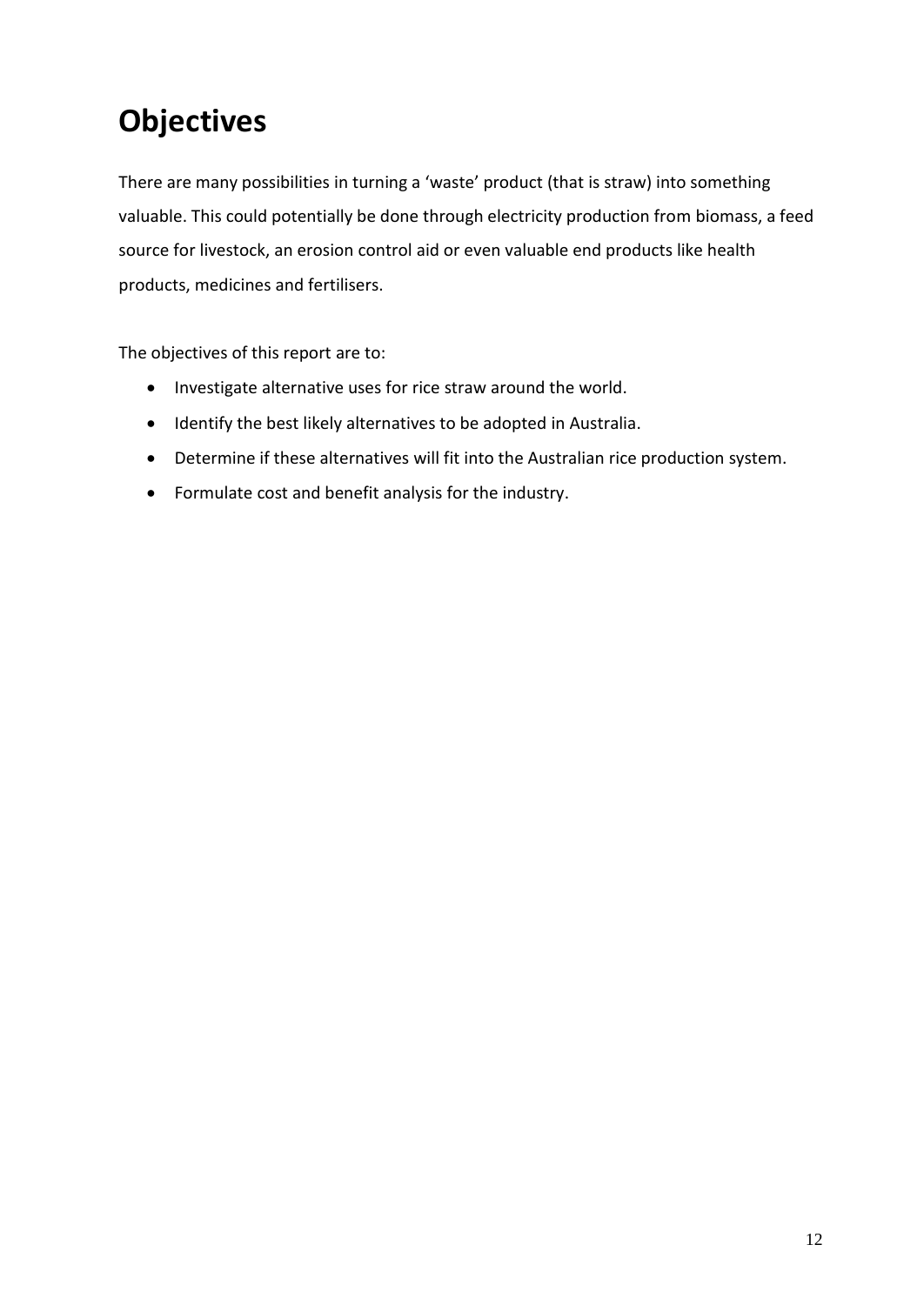## **Introduction**

The Australian Rice industry produces an average of 850,000 tonnes of rice per year. This figure fluctuates highly due to the requirement of irrigation water, which varies from year to year. The Industry itself is looking to push that figure to 950,000 tonne average, as emerging markets continue to develop. Of all the rice grown around the world, Australia produces the world's highest rice yields, averaging 10.8 tonnes per hectare in 2010 compared to the world average of 4.3 tonnes per hectare (Food and Agriculture Organization of the United Nations, 2011).

This high yield also produces a problem in terms of stubble management. The amount of rice straw is relevant to the crop's grain yield. The majority of rice farmers in Australia like to remove or eliminate the straw load immediately after harvest, allowing for a winter crop, usually wheat or canola to be direct drilled, utilising the sub soil moisture left over from the rice crop. Currently, the majority of farmers burn the stubble creating plumes of smoke, returning few nutrients to the soil and receiving no financial benefit for the straw. When comparing burning straw to retaining straw in the paddock, burning causes almost complete nitrogen (N) loss, phosphorus (P) losses of about 25 per-cent, potassium (K) losses of 20 percent, and sulphur (S) losses of 5 to 60 percent (Dobermann & Fairhurst, 2002).

| Nutrient removal, kg nutrient/tonne |      |     |      |         |     |      |
|-------------------------------------|------|-----|------|---------|-----|------|
|                                     | N    | P   | К    | Mg      | Ca  | Si   |
| <b>Rice Grain</b>                   | 10.5 | 4.6 | 3.0  | $1.5\,$ | 0.5 | 2.1  |
| <b>Rice Straw</b>                   | 7.0  | 2.3 | 17.5 | 2.0     | 3.5 | 11.0 |
| <b>Burning</b>                      | 7.0  | 0.6 | 3.5  | 1.0     | 2.9 | 0.2  |

**Figure 2: Nutrient removal comparisons between grain, straw and burning straw (Dobermann & Fairhurst, 2002)**

If we consider these losses in a 10 tonne rice crop, where the amount of paddy and straw are approximately equal, by burning the farmer is losing 70 kg/ha nitrogen, 6 kg/ha of phosphorus and 35 kg/ha of potassium. The silica is left but the heat from burning makes it insoluble (Scheew, 2009). Additionally, each tonne of straw contains approximately 400 kg of carbon. If we consider that on average, 800,000 tonnes of rice straw is burnt each year in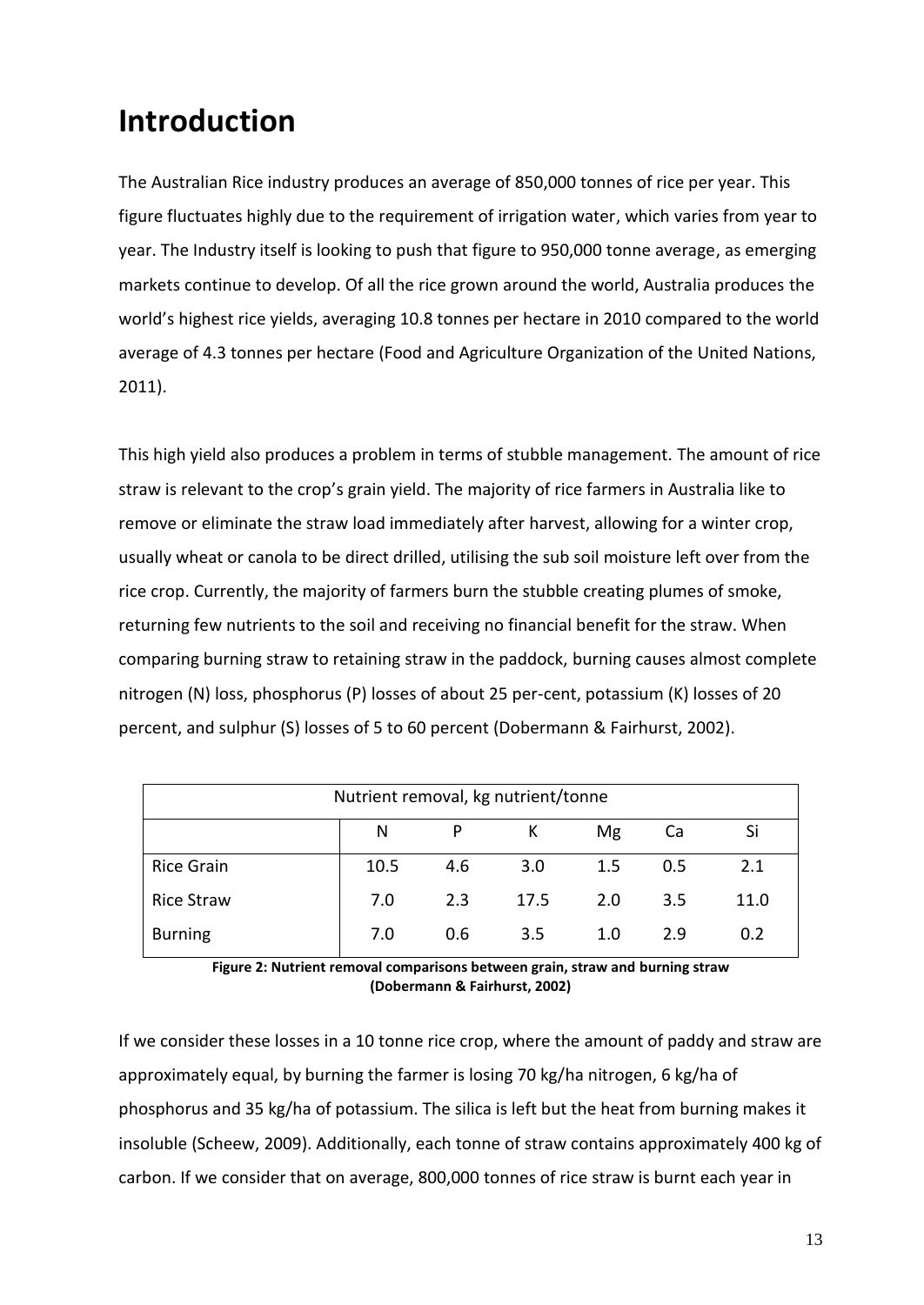Australia. That equates to 320,000 tonnes of carbon a year released into the atmosphere. While alternative uses for straw need to take into account the removal of nutrients from the paddock, the carbon released when burning is something that must be considered very carefully. In world terms, this can lead to significant pollution issues in dense production areas as shown in figure 3.



**Figure 3: Aerial view of Punjab region before and during rice stubble burning. (NASA, 2013)**

While the rice industry in Australia predominately runs from north of Griffith to south of Deniliquin, and as wide as Moulamein in the west and Berrigan in the east, the area is confined to a radius of approximately 250 km, of which the majority is rural. This geographic location creates potential for some solutions but hinders others as will be outlined later in the report. It also allows the burning of stubble without the attention it would otherwise receive in more urban areas of the country. This is despite some media attention within the rice growing area.

This is why it is important to provide an alternative to burning rice stubble. If the alternative can provide financial incentive, rather than a burden, of course the farmer is more likely to adopt the practice. The worry for the Australian rice grower is that if the issue receives exposure in the urban news, the Australian government may look at a similar direction to the EU, California and parts of Asia and ban burning of stubble. Researching and creating opportunities and putting into place viable alternatives, before a ban is enforced, is in the grower's best interest.

Currently, there are few alternative practices occurring in the Australian rice industry. One farmer is selling the straw as horse bedding, another is trying to process the straw into building products. Some will incorporate the stubble but the sheer volume, combined with a dry, hot climate, results in a significant time-frame for the stubble to break down into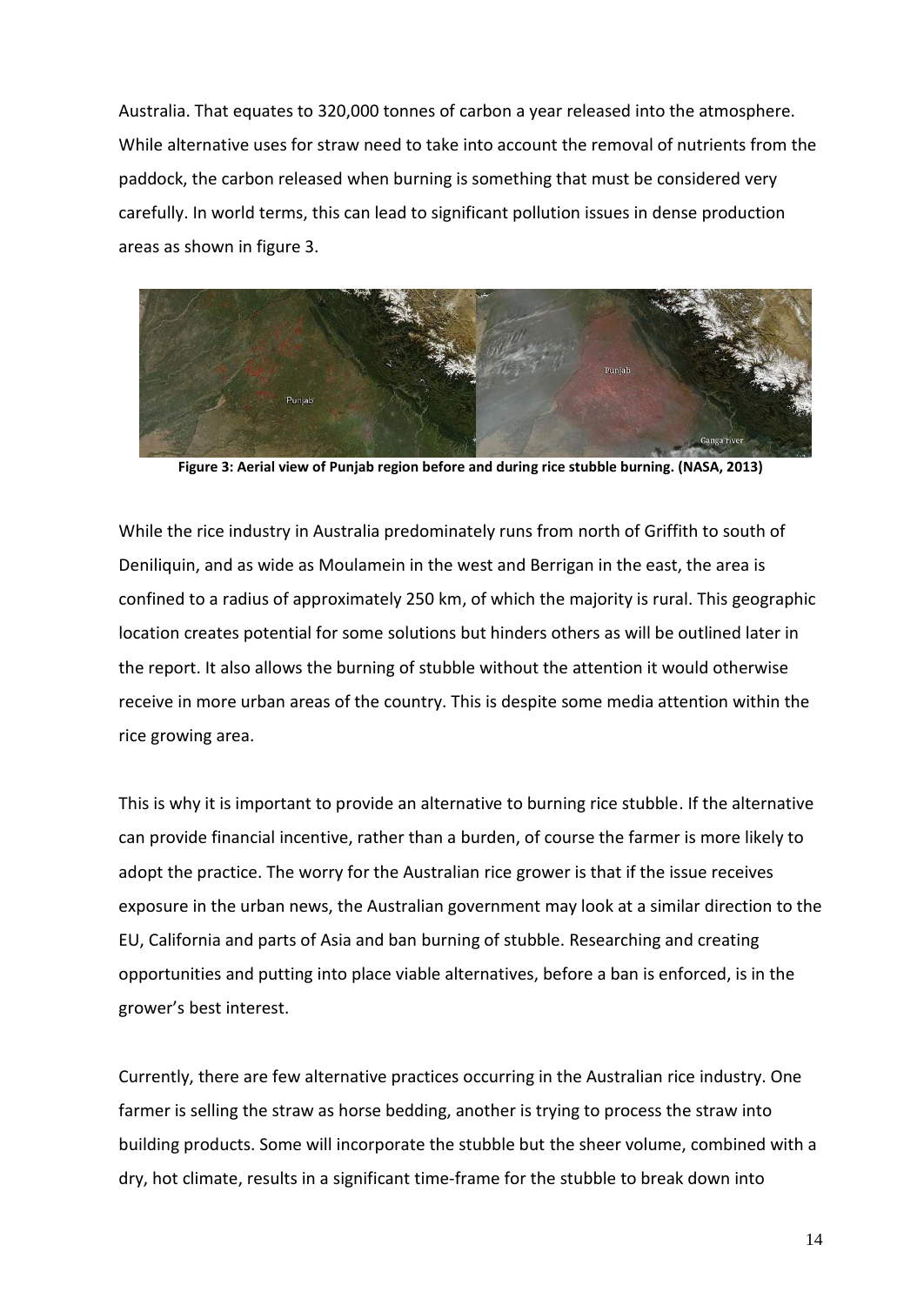organic matter. Traditionally, if the stubble was not burned, that piece of land would be out of production for over 12 months, a period the farmer can ill afford.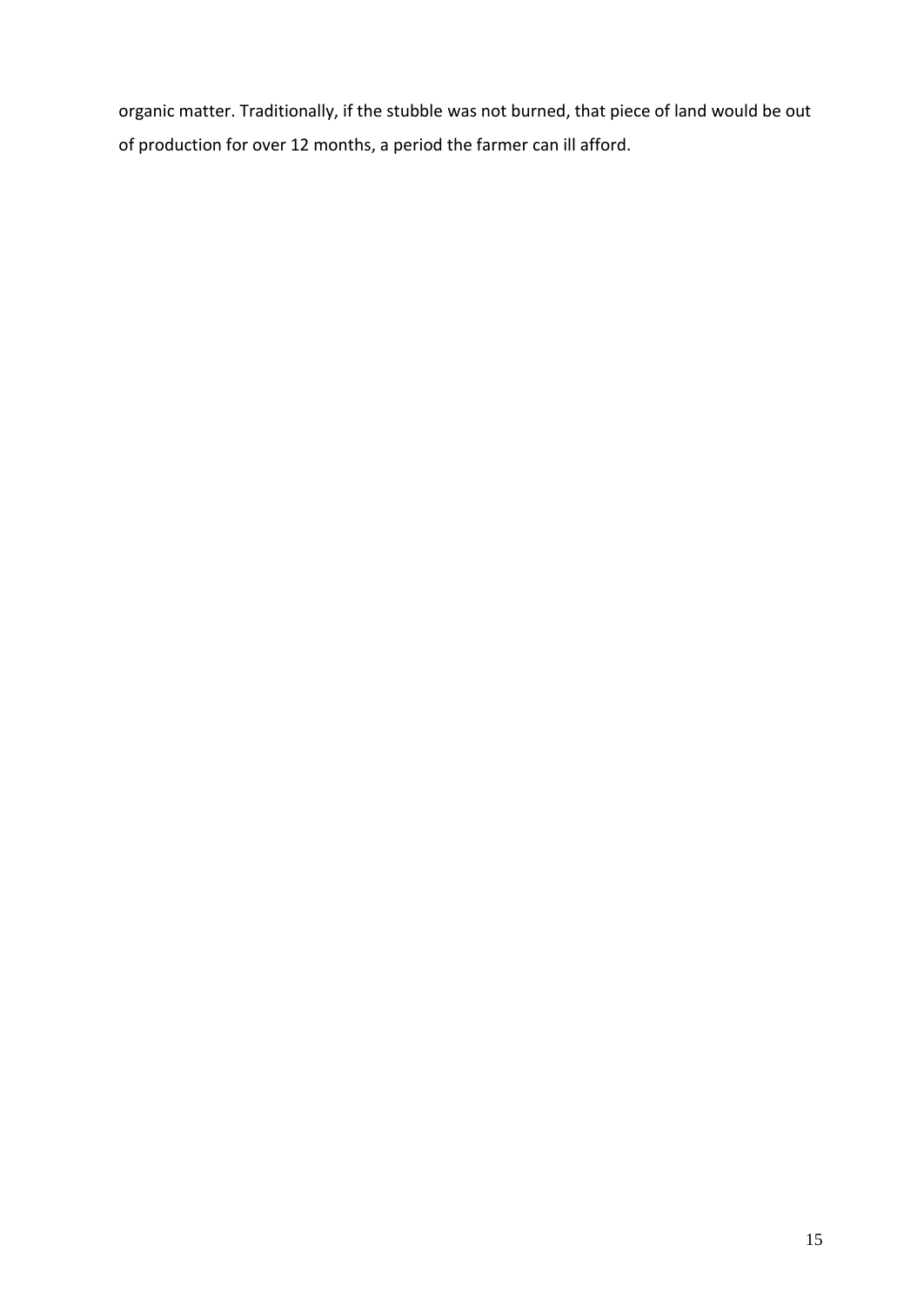### **Rice straw as an animal feed source**

Rice straw has been considered an inefficient source of animal feed due to the straw properties, such as low nutritional value and high energy requirements to break down. In times of drought, the straw has been used as roughage but this is purely on an opportunistic scale and is not a market that would provide constant turnover and stable prices.

Methods and techniques of adding synthetic nutrients to the straw have been investigated and researched. With the price of synthetics such as urea, the conclusion has been reached that this is not a viable alternative with current technology, especially when alternative straw such as wheat and barley is readily available.

Glenn Nadar from the University of California, Davis campus, has been researching rice straw as a valuable feed source for nearly 30 years. His research has come to a point where solutions are appearing, but the complete story has not yet been resolved. Glenn has concluded that it is the moisture content, time of baling and storage that greatly affects the nutritional value of the straw as a feed source (Nadar, et al., 2014).

The pressure to use rice straw in an alternative manner is becoming more relevant in California, as they are gripped by drought, reducing water availability. Currently in California, 25% of rice straw can be burnt in paddock and only as a disease control method. Of the remaining 75%, less than 3% is used off-site, despite a website setup to help trade rice straw (California Rice Commission, 2014). The remainder is incorporated into the soil by re-flooding the field, driving a steel wheel tractor over the stubble, mashing the straw into the ground and accelerating the breaking down process (Bird, et al., 2002).

Pressure for an alternative to this practice will increase as water increasingly becomes limited. This technique would use approximately 2 megalitres a hectare and with water prices fluctuating from \$50 - \$150 AUD per megalitre, it is unlikely to be a viable alternative for Australian growers, let alone Californian growers.

Current experiments have shown that adding urea and UN 32 at a combined rate of 8.8kg/t, costing \$17.3/t AUD or applying a commercial product Haysaver, using a tank and nozzle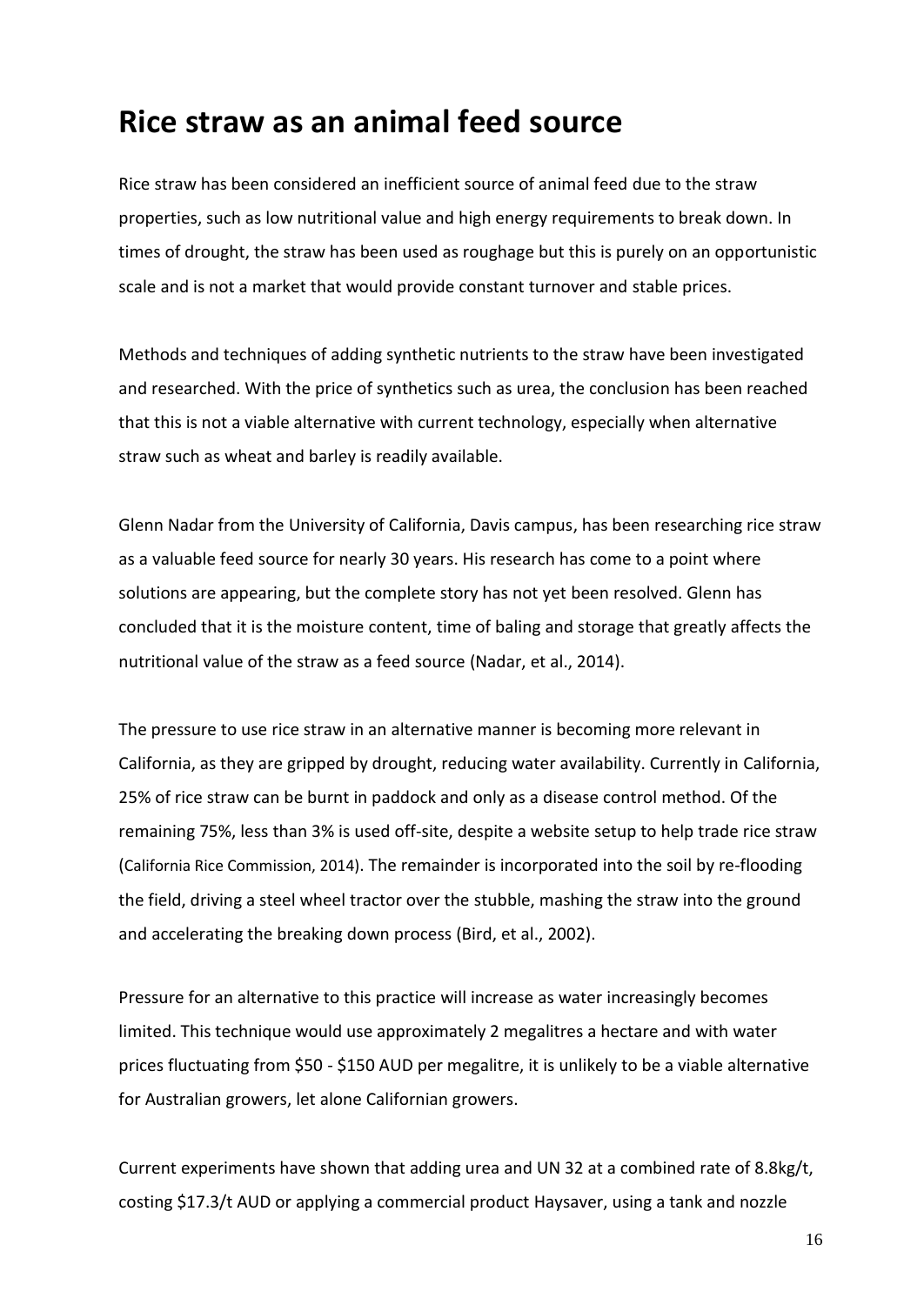setup on a baler, with a relevant nitrogen application costing \$12.4/t AUD, showed an intake increase of approximately 30% and an increased energy level of about 20% (Nadar,et. al., 2014). This puts the rice 'strawlage' into a comparable category to low grade lucerne hay. It is referred to as strawlage as the process is similar to silage but in the form of straw. Reducing the oxygen exposure to the strawlage is crucial to achieving this result.





The other crucial aspect of this process is the moisture content the straw is baled at. For the process to maintain digestibility, the straw needs to be baled between 45-65% moisture. This conclusion is based on evidence from investigations from Larry Roth, Technical Services Nutritionist with Provimi, North America, when investigating strawlage in Japan. He also discovered that not applying a nitrogen treatment results in a white mould appearing on the strawlage (Roth, July 2014).

While this feed source was originally targeted as a drought management strategy for beef and dairy farmers during times of high hay prices, his investigations suggest this could be a long-term solution for not only rice farmers, but also beef and dairy producers looking for a constant quality roughage source for their feed ration operation.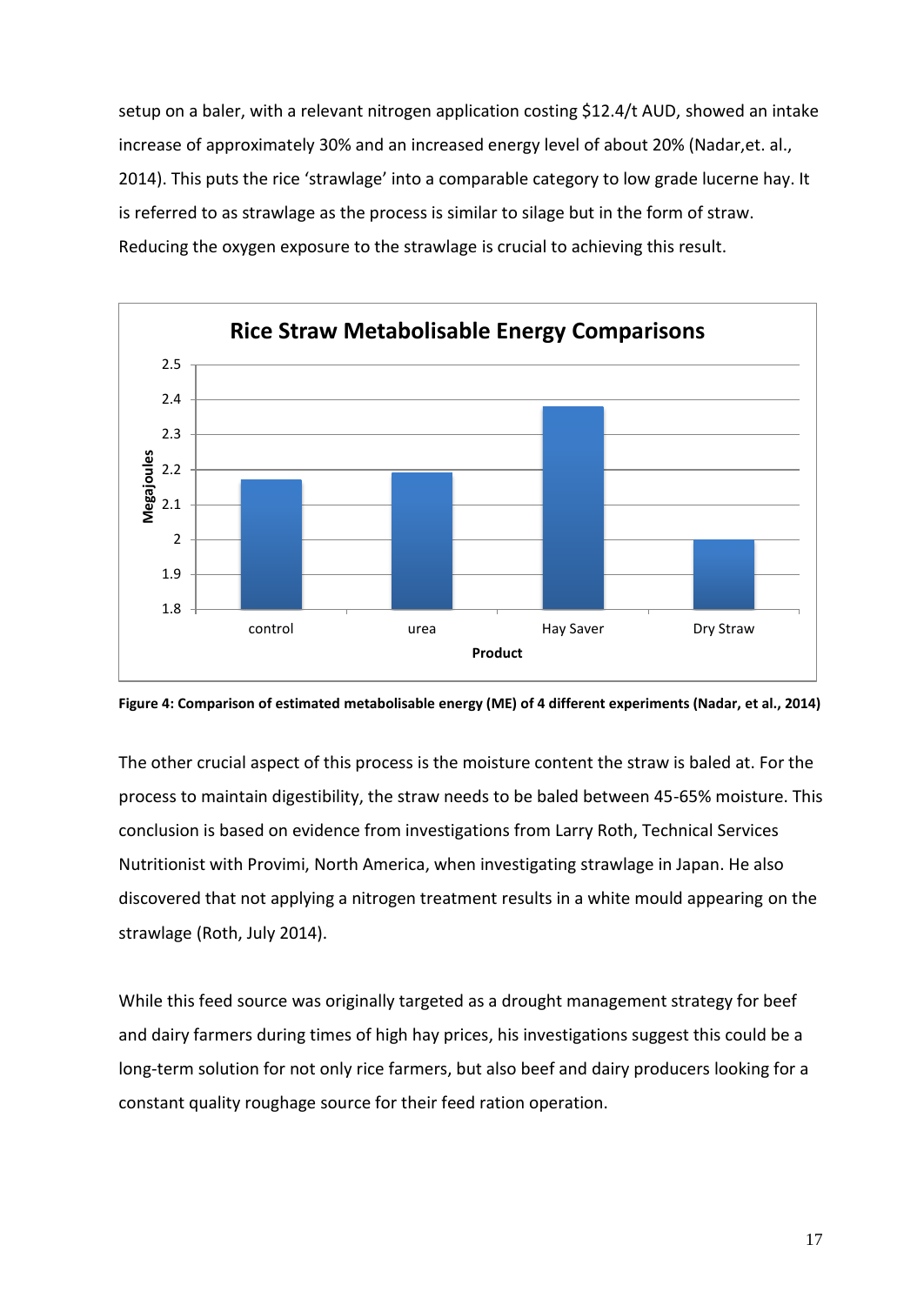### **Rice straw for erosion control**

#### **Post bushfire erosion control**

With the changing climate, urban sprawl and other pressures on natural vegetation, there has been an increase in demand for revegetation methods after natural disasters such as flood, bushfire and drought. This is evident in California where rice straw has been effectively used since 2001. The US Forest Service, along with the United States Department of Agriculture (USDA), contracts helicopter operators to perform the task over devastated areas, usually at a rate of 2.47 tonne per hectare creating a blanket of straw approximately 2.47 centimetres thick.

To complete the process, straw is transported to a location close and accessible to helicopters. From there, big square rice straw bales are placed in a net, the strings cut and then transported to the affected zone by helicopter. They are then released over the correct zone (Nadar, 2010). Despite the relative costs associated with this kind of project, it is more cost effective than manual application and so both government and private entities work together to achieve the result.

Despite the fact that there are multiple straw options available in California for this project, there are very relevant reasons as to why rice straw is chosen. Firstly, its high silica content means it takes significantly longer to break down compared to standard straw options such as wheat or barley. This results in longer rehabilitation phases, allowing natural grasses and vegetation to have the greatest opportunity to mature. The second reason is seed contamination. Rice straw, as it is a semi-aquatic product, has no weed seeds that are likely to germinate in revegetation zones. As the product is usually distributed within national parks, foreign flora is not spread, as they would be by wheat or barley straw. As part of the contract, the outside run of the harvester and mower is left in the paddock to avoid weed contamination from the banks and roads around the rice block.

As a result of this, K&R Farming in Willows, California, has sold up to 5,000 bales at a time to USDA for revegetation (Cal Recycle, 2014). This is an opportunistic market however, heavily reliant on wildfires throughout California. It would be the same scenario in Australia with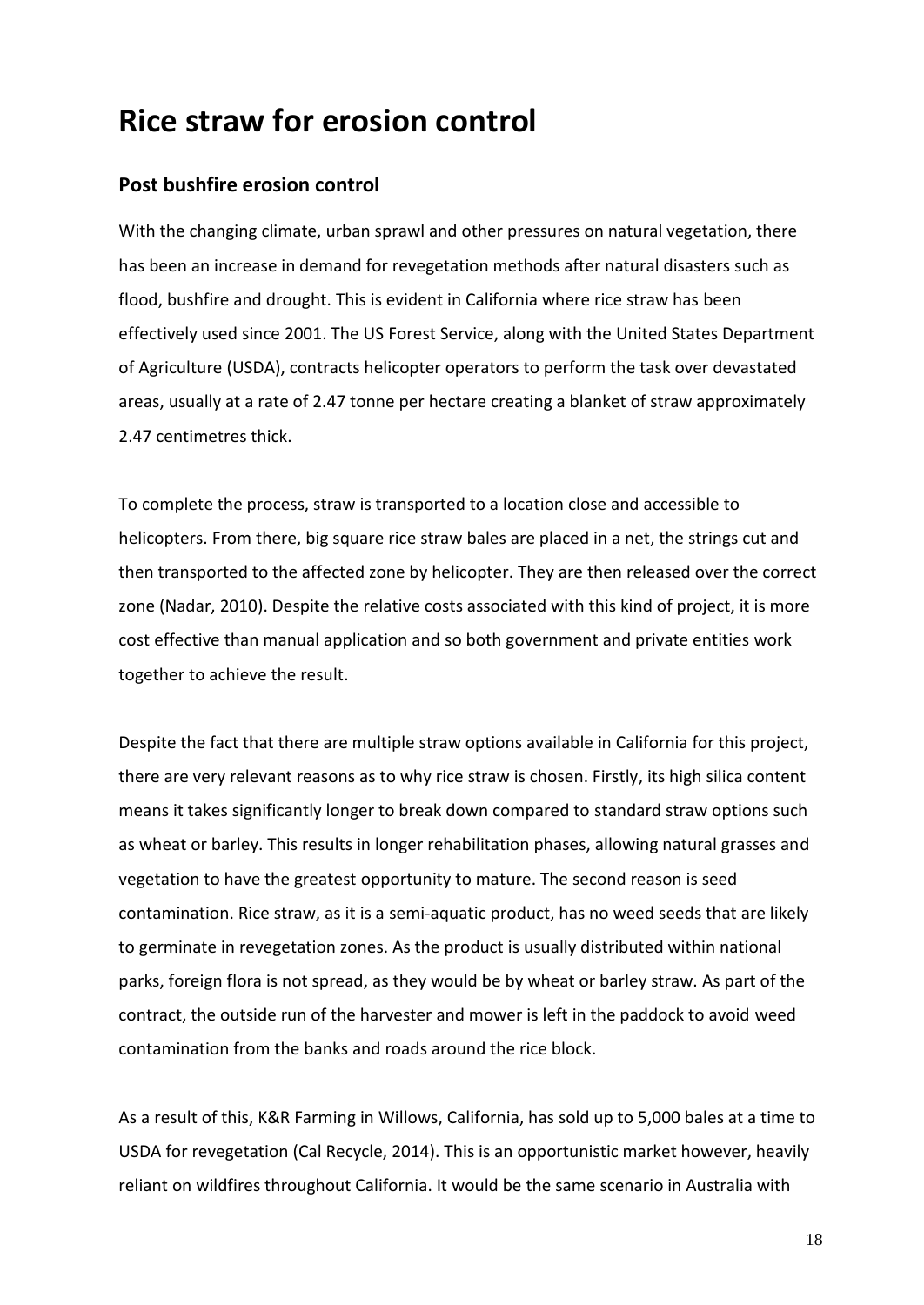bushfires infrequent and unpredictable. A Tripod Complex fire in Washington State in 2006 saw over 70,000 hectares burnt, of which, 20,000 to 30,000 tonnes of straw was required. In comparison, a 2003 Californian fire, which burnt over 200,000 hectares, only required treatment on less than 810 hectares, hence less than 2,000 tonnes (Erosion Control, 2013).

This comparison demonstrates the variation in requirements of straw from season to season. This initiative is not an industry solution, rather a marketing opportunity for individual farmers. Conversations would have to be undertaken with relevant authorities such as the state Department of Sustainability and Environments or relevant department that deals with fire mitigation control and clean up and recovery of natural vegetation. The author, on initial investigation, has no knowledge of this practice occurring in Australia and it therefore could present an opportunity for straw disposal.

#### **Construction site and development runoff control**

Rice straw may provide another opportunity for erosion control in a more common, regulated manner. Rice straw for construction sites and development areas could be used in a manner that is already seen across the country. Councils developing new roads and passes often use straw bales to control sediment runoff and stormwater management. The simple method to do this is to 'stake' a small square bale in the affected area with a steel or wooden peg, usually in the low lying area or areas on a steep embankment where fresh sediment runoff is likely.

However, companies in the USA have modernised this process with rice straw, creating a sausage like object, up to 7.5 metres long and in varying widths up to half a metre in diameter. Generally the netting holding the rice straw is made from a biodegradable product that is 85% high-density polyethylene, 14% ethyl vinyl acetate with 1% carbon black for UV inhibition (Rice Straw Fibre Roll, 2014). Rice straw again is chosen for its slow degradable properties and its certified weed free status, eliminating the spread of weeds.

This product can be seen commonly along roadways in the USA but a figure of how much straw is used annually with this innovation and the greater question of will it be something councils would adopt in Australia is something that needs to be investigated further.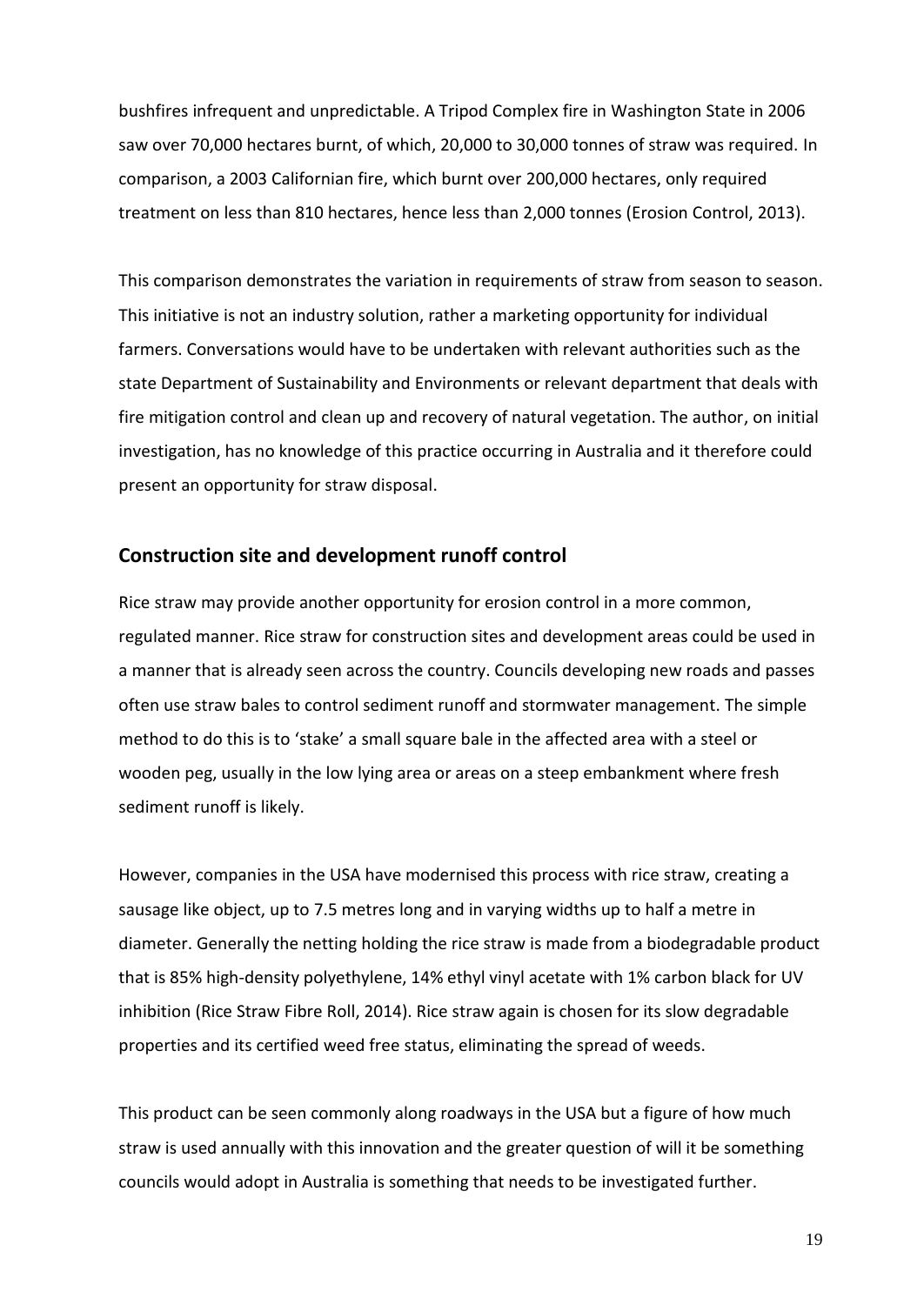Certainly the control of weeds and slow degradable properties of rice straw compared to its competitors makes it an inviting prospect. It is an opportunity that again is likely to be sought by knowledgeable businesses rather than a solution for the industry. Interaction with civil construction groups as well as local councils would need to be undertaken before a project would be known to be viable or not.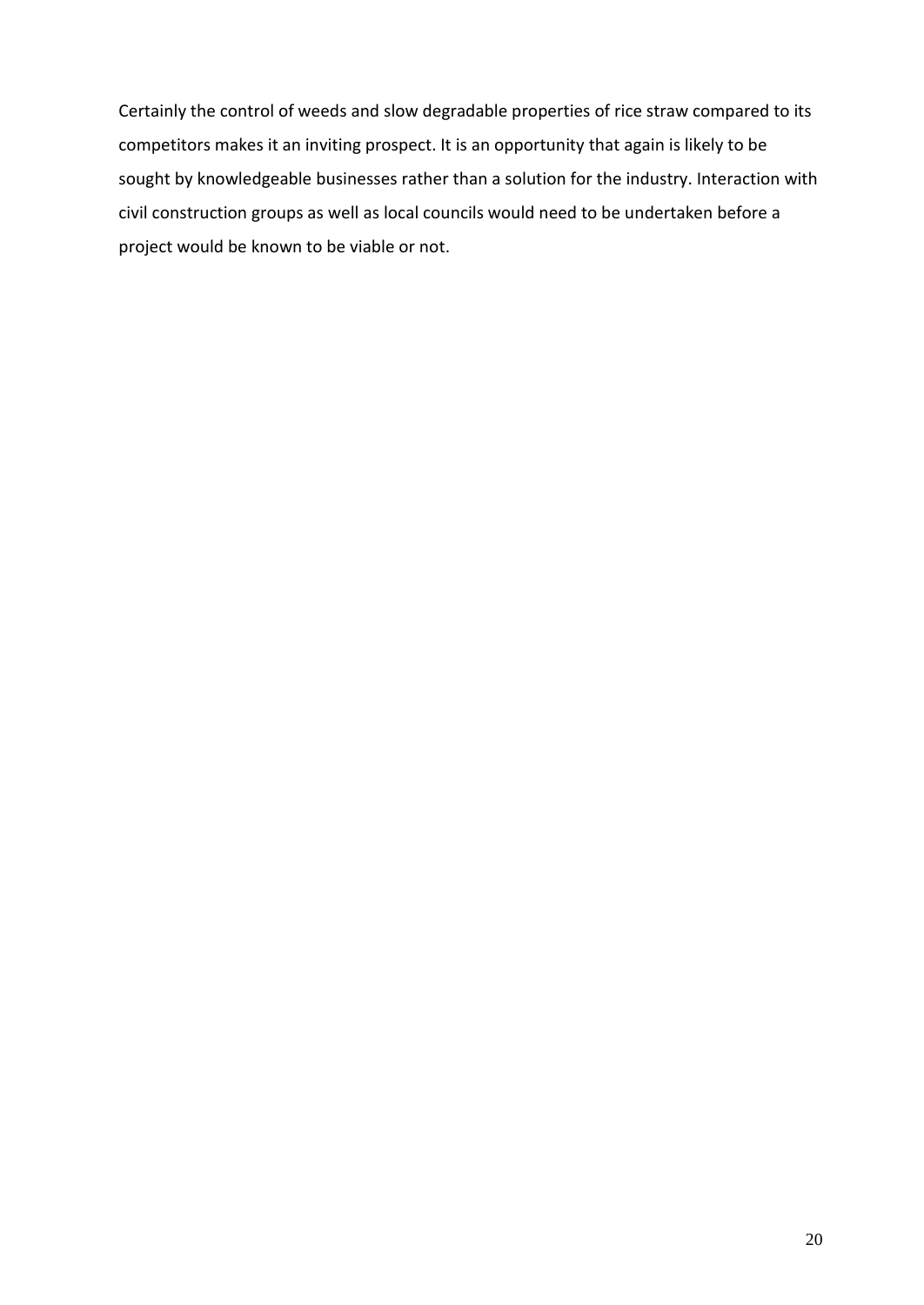## **Mulching**

#### **Mushrooms**

Straw mushrooms are called this name as they are produced on straw, year round. In Colusa, California, a mushroom farm called Premier Mushrooms uses rice straw as a bedding source to create straw mushrooms. The growing process takes 35 days and once the mushrooms are picked, the compost is recycled and the mushroom houses sterilised for the next batch of mushrooms (Ashbaugh, July 2014).

The difficulty with mushrooms as a user of rice straw is the processing plant has to be in very close proximity. Straw transport would destroy the prospect of supplying a mushroom farm unless it is within that close proximity to reduce transport costs. To build a mushroom farm just to service waste straw would not be a viable investment, as the setup of a mushroom farm is quite expensive. With climate controlled rooms and large cold storage facilities, as well as the daily running costs, the price of straw would be a low cost base. Again, this venture is something that would be a potential avenue if a mushroom farm was within a close proximity to a rice farm.

#### **Rice straw as compost**

High silica content makes breaking down a slow process, with extra energy required to complete this process, hence increased cost. Despite this, rice straw as a cheap source of organic matter has the potential to be mixed with other waste products, placed in anaerobic digestive situations and turned as required, to produce a compost product required both commercially by farmers and as a garden product.

Trials conducted in India at the Punjab Agricultural University, that included the addition of fungus cultures to accelerate breakdown, had successful results within three months. The addition of available cow dung provided the required environment for microbes and enzymes to perform. Rice hulls have also been extensively used successfully as a chicken litter in broiler houses and then converted to a compost solution to then be re-introduced to farm paddocks.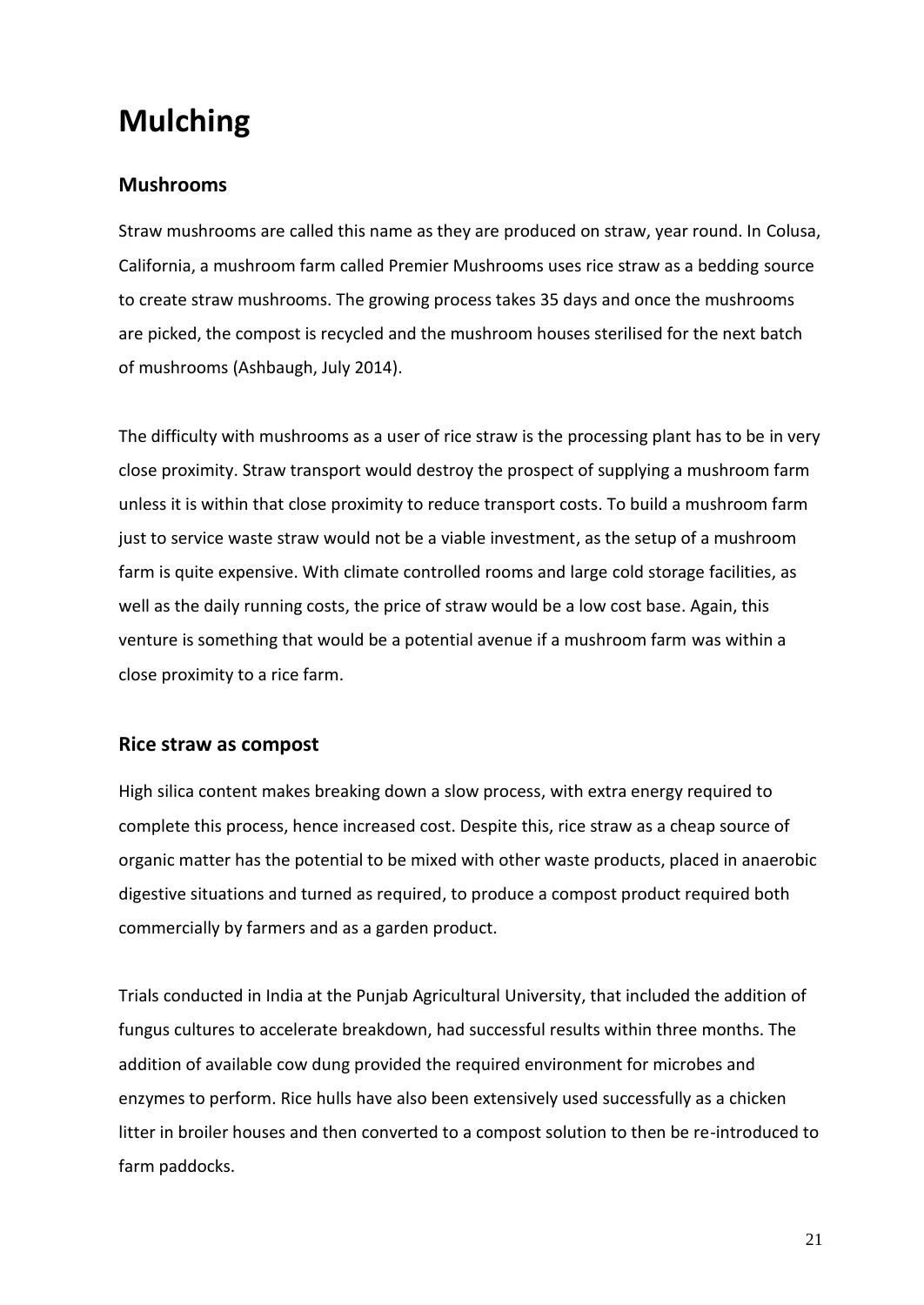The unfortunate aspect of rice straw or hulls as a compost is they seem to be an additive to compost that is not so much required but more utilised due to the availability of the hulls and straw. The straw is in direct competition with cereal straw and other waste products that can be sourced for similar prices and the rice straw provides little benefit but rather a hindrance due to the high silica content.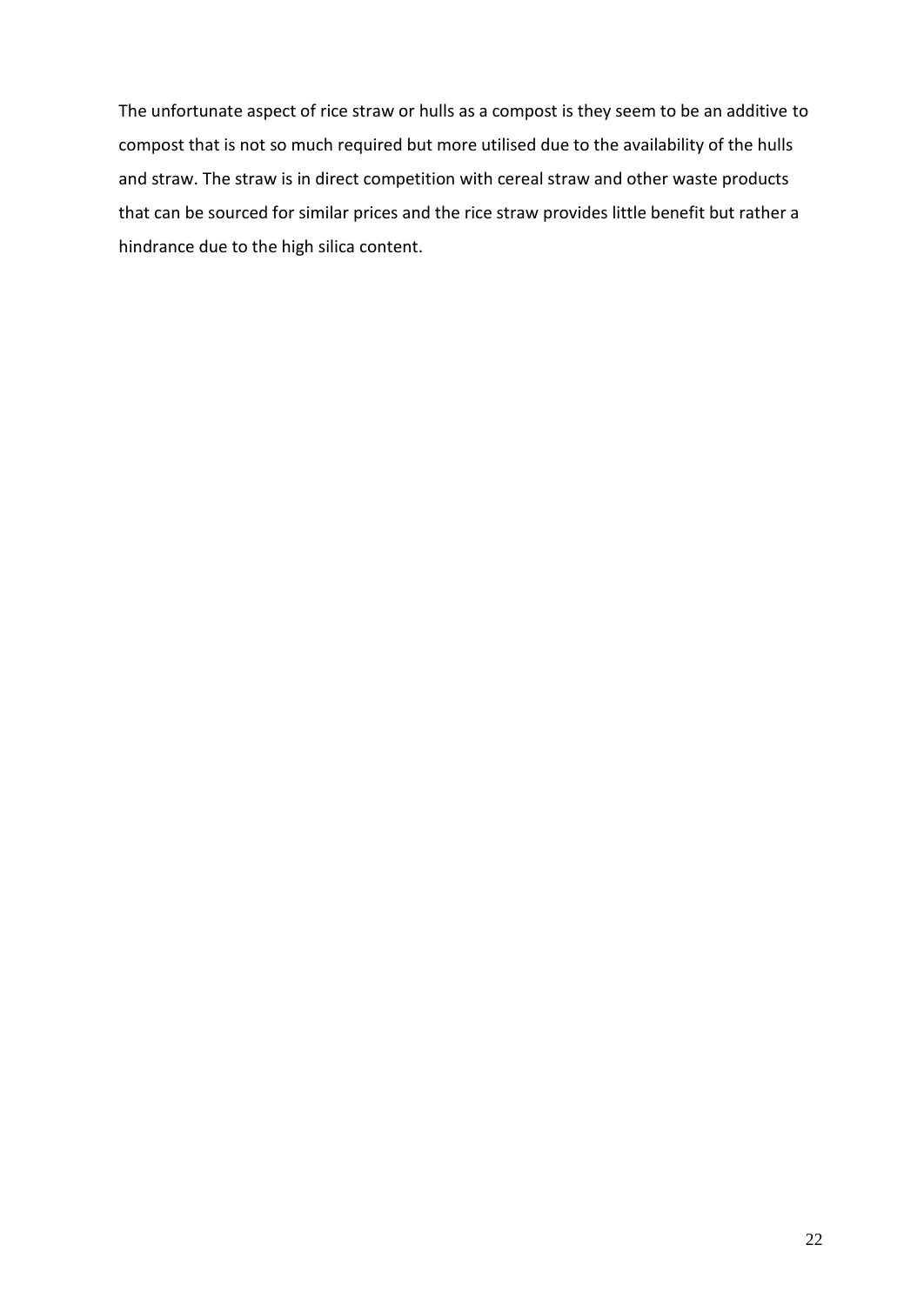### **Bioenergy**

Last year, Sunrice, the grower owned company that mills, packages and markets Australian rice, spent \$22.479 million on electricity costs (Sunrice Annual Report, 2014). Of this, the vast majority was through powering the rice mills. A joint venture feasibility study into power generation was undertaken in the late 1990's and a pilot biomass plant was run in the 80's and early 90's. This venture, unfortunately, was quashed by the decade long drought at the turn of the century. However with technology advances, on top of rising electricity costs, this research could be revisited.

Upon researching bioenergy, it became clear there are two separate methods for utilising rice hulls and rice straw. Rice hulls are widely burnt across the world as a source of energy. They provide a beneficial energy source due to their consistent size and shape, allowing a consistent throughput and efficiency gains of between 75 – 85% (Helal, August 2014). This is compared to rice straw biomass efficiencies of approximately 60 – 75%, depending upon technology and process.

In Australia, bioenergy is perceived to be relatively expensive to produce compared to other conventional sources such as coal. Black coal can be generated for approximately \$36/MWh, brown coal for a dollar less. Solar is \$190/MWh while wind is between \$80-120/MWh. Biomass is estimated between \$70-185/MWh, leaving it very competitive in terms of renewable, but very expensive compared to conventional sources such as coal (Alan Moran, 2014). This is the continuing trend we see within Australia where renewables, through their initial cost of production and efficiencies, are not as widely used as in other parts of the western world. However, this is changing with adoption of renewables occurring at a faster rate now than ever before in Australia.

Additionally, the price of electricity in Australia has continued to rise significantly over the past decade and is expected to into the future. In a five-year period, from June 2007 to June 2012, electricity prices rose by 72% (Australian Bureau of Statistics, 2014). To add to this, Australian businesses which account for 70% of electricity consumption, have seen an almost 80% increase in electricity prices since 2009 (Pearson, 2014). Looking into the future, electricity prices are likely to increase in the medium term by approximately 1% per year in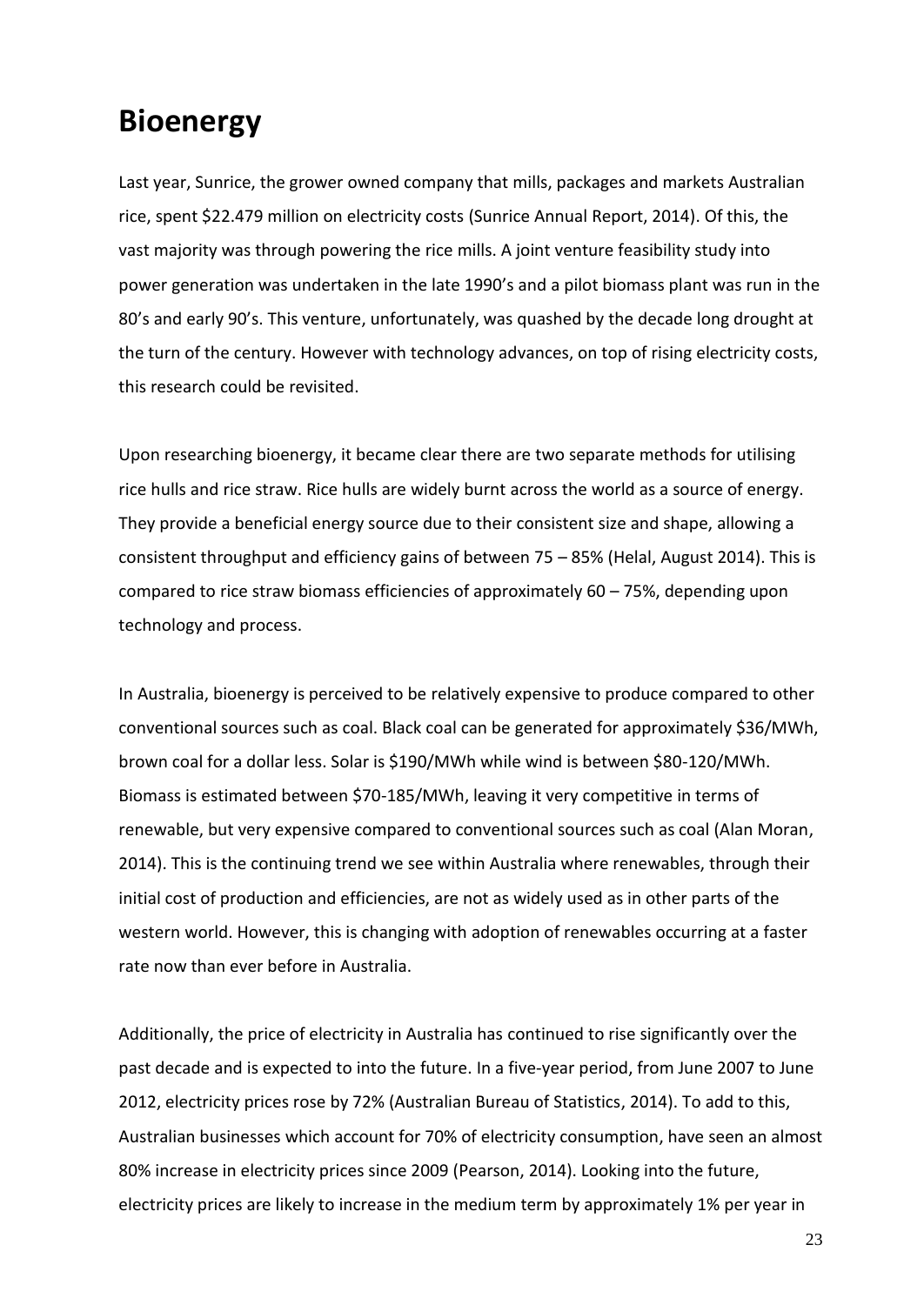real terms. In the short term, electricity prices are expected to increase by approximately 5% per year in real terms (Australian Energy Market Operator, 2014).



**Cost of Electricity, by Capital City: 2007-2012**

**Figure 5: ABS [Consumer Price Index, Australia, Jun 2012](http://www.abs.gov.au/ausstats/abs@.nsf/mf/6401.0)**

This evidence gives confidence to the future for biomass plants, particularly as this market is untapped for the rice industry. With the projected outcomes suggesting inflated prices, it is a double-edged sword when looking at the increasing electricity prices that lead to increased potential profits. If a biomass plant is produced, it not only reduces future electricity costs, it also allows high returns when placing electricity back into the grid.

#### **Rice Hulls as Bioenergy**

Visiting India presented many possibilities with bioenergy, but the surprise for the author was the extensive use of rice hulls for bioenergy. The vast majority of hulls are used for bioenergy, the only limiting factor is the price plants will pay for the hulls. Rice hulls for bioenergy is somewhat old technology in India and has been fully developed and commercialised. The vast adaption of biomass plants has seen rice hull prices escalate from a low value base to a highly sought product. Companies now contract years in advance and stockpile fearing further price hikes.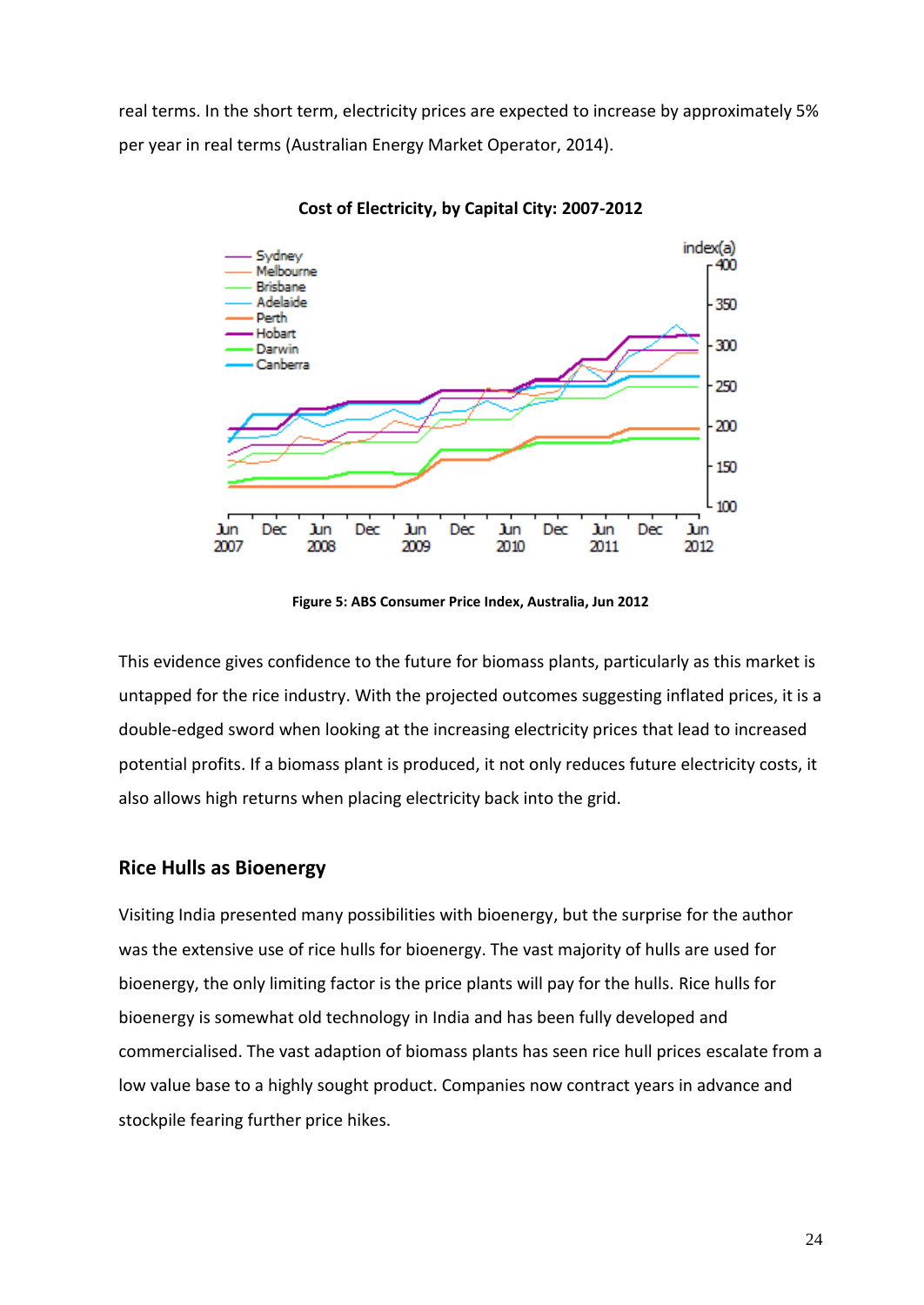Currently, rice hulls in Australia are used in a few ways. Firstly, they are added to stockfeed. Although there is some nutritional value to the rice hull, it is generally added as a part filler to act as a binding product for feed rations. Some rice hulls can be utilised as an organic matter (OM), spread over fields depleted of OM with an aim to revitalise the soils, improve water retention and generate microbiological processes. Transport of hulls is expensive due to their lightweight and as a result, this process generally only occurs within close proximity to the mills. A third option is to transport them to a remote location and burn them in an open environment. Another use that the hulls have is for bedding for the dairy industry, particularly rearing bobby calves. The hulls provide good insulation from the cold soil and provide an absorbent product to keep the calves dry. The end product can be used as a manure/mulch spread over pastures, providing additional benefit to the dairy farmer.

Despite some profit from the sales to dairy farmers and feed mills, an exact figure is hard to come by. Suggestions are that the hulls themselves cost the industry money due to the significant transport cost and purchasing of land and alike to dispose of the product. These current industry solutions suggest there is scope for a plant of some sort to utilise this product and provide value-adding opportunities for the milling company.

Sunrice has three mills located at Leeton, Coleambally and Deniliquin. Deniliquin and Leeton are significantly larger and combined have a milling capacity of over one million tonnes. With an average paddy size expected into the future of approximately 950,000 to 1,000,000 tonnes and hulls making up 14-26% of the harvest paddy weight (Bautista, Algas & Gagelonia, 2010), there are potentially approximately 200,000 tonnes of rice hulls to be utilised each year. The energy content of rice hulls ranges from 14 to 16 MJ/kg (Bautista, 2010). If we use 15MJ/kg for this purpose, 15,000 MJ/t equates to 4.16 MWh. Therefore, 200,000 tonnes x 4.16 MWh/t = 832,000 MWh. A plant is likely to only run at 80% efficiency. Therefore, the total MWh would be 665,600. The average megawatt hour sells for \$35/MWh in NSW (Australian Energy Market Operation, 2014). So the total value of electricity produced would be \$23,275,000. This equates to 102,000 homes per year.

This figure is greater than Sunrice's annual electricity bill. There would obviously be a significant start-up cost and a large amount of capital required to fund such a project. The other issue to consider is that the price Sunrice pays for its electricity would undoubtedly be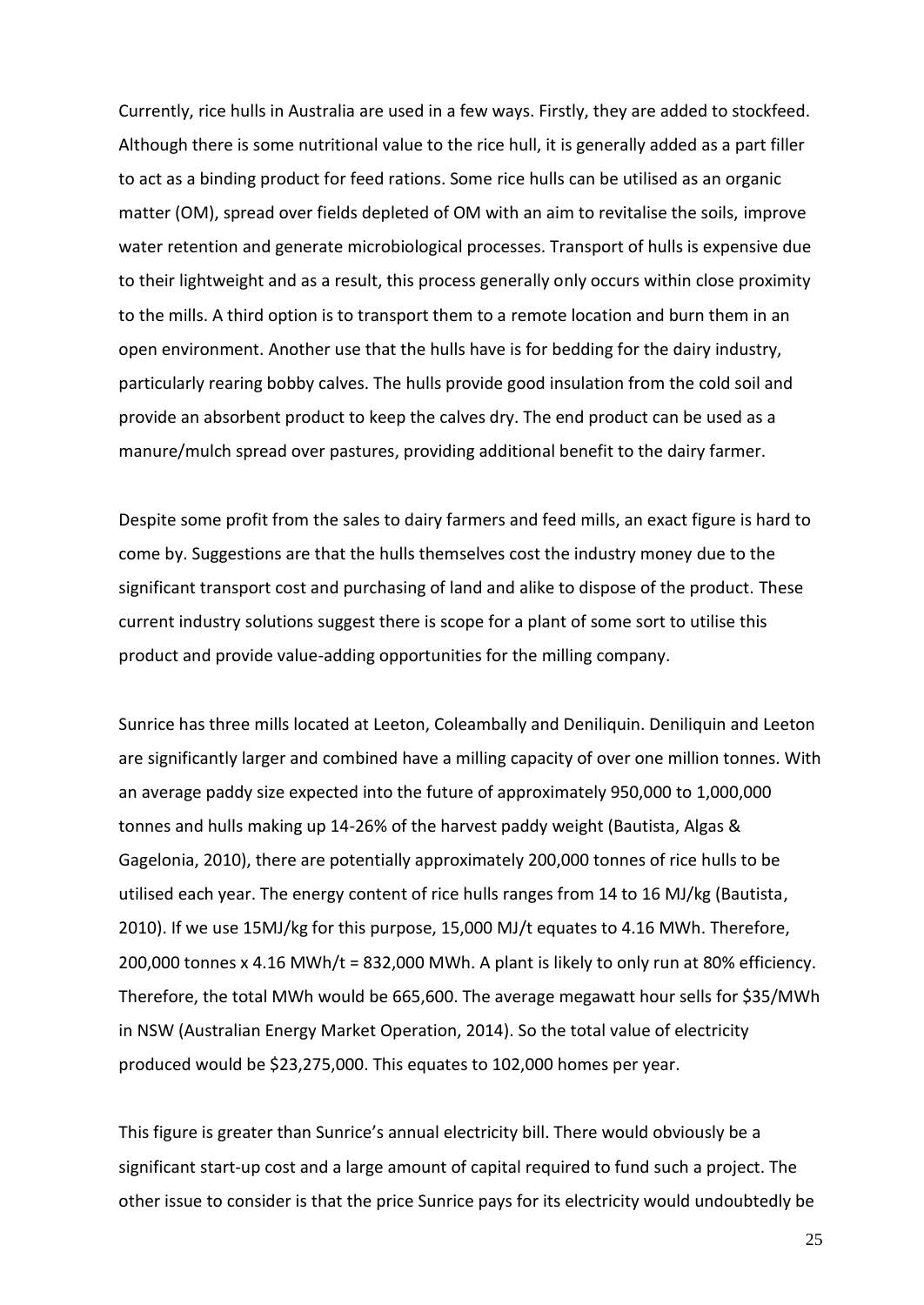less than the average price in NSW. Sunrice utilises off-peak and industry prices to keep its electricity bill as low as possible, but this does not mean the market cannot be manipulated to sell into the grid at low peak times and use the energy in the mills during peak times with inflated prices.

Despite the fact that rice hulls are not the main aspect of this report, the researchers visited strongly suggested this was a bioenergy source currently not fully utilised by the industry. Most countries visited were fully utilising the hulls in this way and there seems to be tremendous scope and significant opportunities to tap into this resource.

#### **Rice Straw for Bioenergy**

Rice straw creates more complications when looking at it as a bioenergy source. The plant that would generate electricity from rice hulls is different from that of a rice straw plant. The efficiencies for rice straw, as mentioned above, are reduced, with straw around 60-75% efficiency depending on technology. There are two other main obstacles to consider when looking at straw as a biomass resource:

- Logistics
- Consistency of product

Straw is a very low-density biomass resource and freight costs severely hinder the potential of straw to produce electricity. The issue lies with the difficulty between capital expenditure on a biomass plant and its relevant size compared to transport costs of the straw and the proportion of the transport costs that are subsidised. In other words, there is a point where it is more viable to build a second plant further away from the original and use straw from a certain radius that is of a viable distance.

Upon visiting Ely power plant in England and looking into their sister company Anglian Straw, which provides the straw to the plant by purchasing it off farmers and baling and transporting if required, the likely viable radius for them to justify transporting straw was within an 80 kilometres radius. This distance was generally not required as they were acquiring the 200,000 tonnes per year within this radius and so saving costs, with the closer straw to the plant obviously of greater benefit. The 200,000 tonnes was powering the 38MW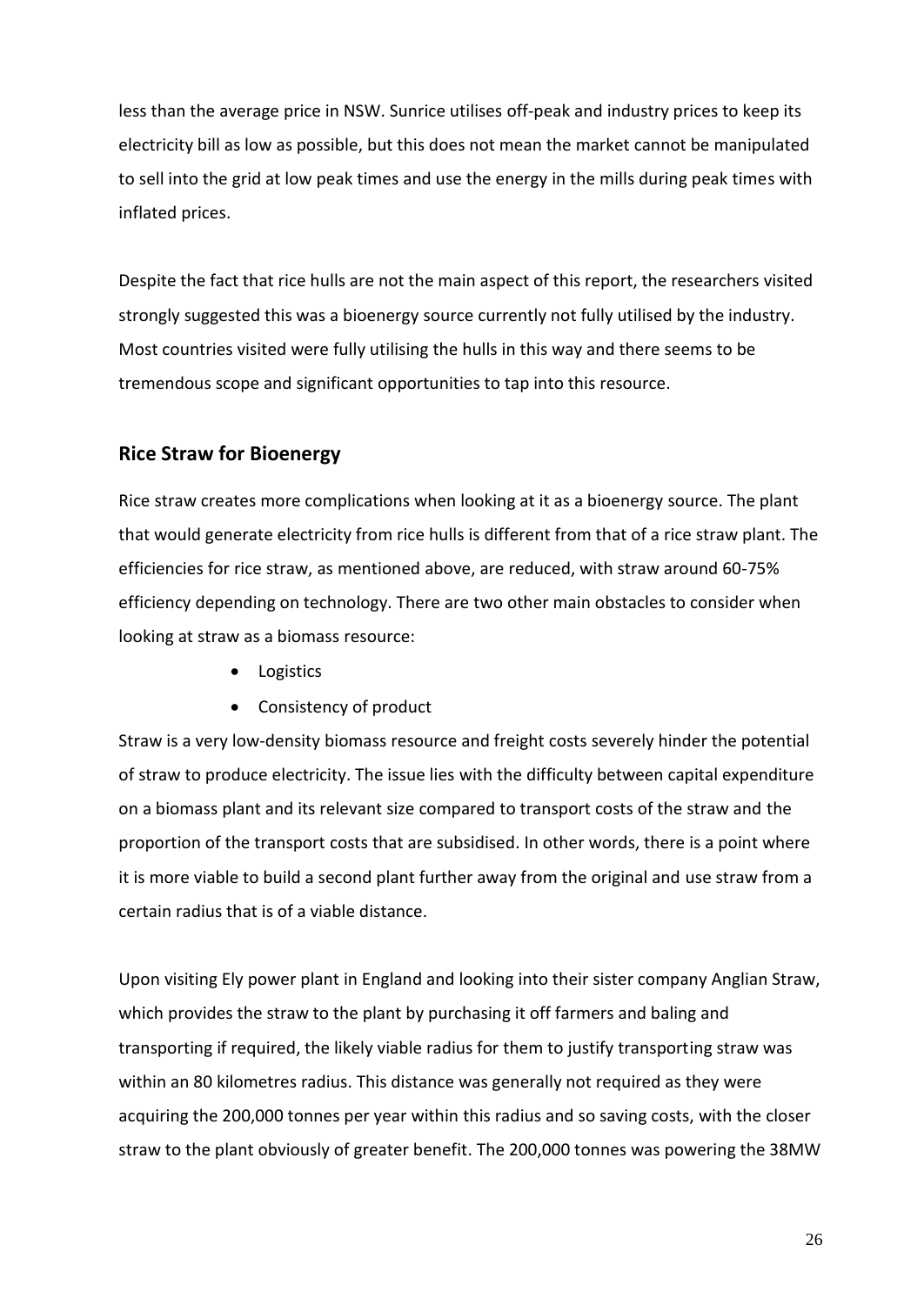plant, producing 270 Gigawatt Hour (GWh) per year. The amount paid per tonne of straw was not available but local farmers suggested the price would be around \$70 Australian.

The added question that has to be asked, when looking at biomass extraction, is the nutrient requirements of the soil and the following crop and the relative cost this incurs in extracting these products rather than incorporating it back into the soil. This was a debate that was obvious and opinions would differ greatly between agronomists and farmers alike, who struggled to put a monetary value on replacing the required macro and micronutrients removed with the straw. For this study, this is not considered in great detail, as the relevance of this report is looking into value adding of straw to utilise the double cropping program most farmers are adopting. The removal does come at a cost; however, it is the comparison of the alternative of burning to value adding that is relevant for this study topic.

The second point to consider is consistency of product. In visiting a dedicated straw biomass plant in Punjab, India, this was one of their greatest challenges. Bermaco Energy owned and operated a rice straw biomass plant near Ghanaur. The 12 MW plant was one of two currently in full operation with plans to build further plants across Punjab and other rice growing regions of India. They were receiving government assistance to construct the plants, as the reduction in rice straw burning has been a major initiative of the Indian government. However, the efficiency of the plant and whether it was profitable, without help from the government, was unable to be established.



**Figure 6: Bermaco biomass plant, Ghanaur, India. (A Vagg, 2014)**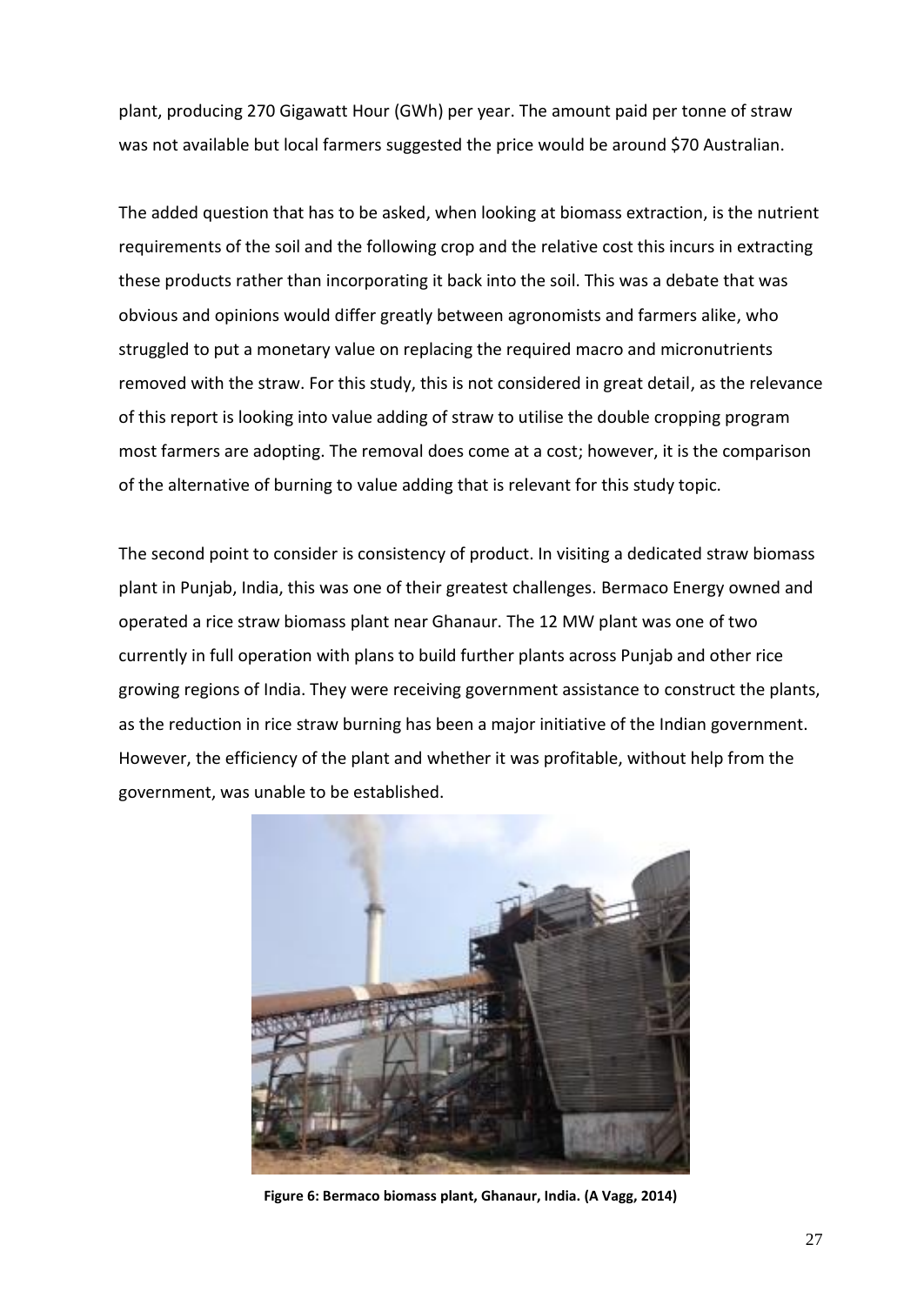In talking with some within the industry, the technology is only just emerging now to allow rice straw biomass plants to run effectively enough to be viable, but the investment in technology was obviously occurring at Bermaco. To alleviate the troubles they were encountering with the size and shape of the straw, which was leading to difficulties in the burning process, they were chopping and shredding the straw into fine, consistent particles and also adding other green manure waste to the process. This would be anything from green waste from councils to cow manure. It seemed to be effective but as a result, the stand-alone rice straw plant did not seem to be feasible with the older technology.

The silica content and left over waste from the process was also something that would be of concern. Currently, the plant was burying the waste material in old clay mines that have been excavated to produce bricks. This is a successful temporary measure but long term not a sustainable enterprise.

### **Biogas**

In visiting the school of Energy Studies for Agriculture at Punjab Agricultural University, Ludhiana, biogas seemed a possibility on not only a large-scale business, but also a farmoperated source. Dr Sarbjit Singh Sooch (Sooch, 2013) demonstrated the research that had been carried out over the last five years, looking into biogas production from rice straw. The straw is to be used as a substrate as it is the enzyme and microbial activity that creates the process to generate the gas.

To create this process in a village at limited cost, a dome shaped underground container is constructed, around 2.5 metres wide by four metres high. These are usually made from brick and cement. There is a valve at the top that releases the gas, which is stored in a bladder type product or can even be burnt directly from the plant. At the bottom of the plant is a one-way valve for water input. Rice straw is layered approximately half a meter thick and then a layer of cow dung is placed on the straw, then the same process is repeated until the plant is full. The dung is used, as it is a cheap source of microbes and in a village situation in India, is a very viable source that provides the necessary means to produce the gas.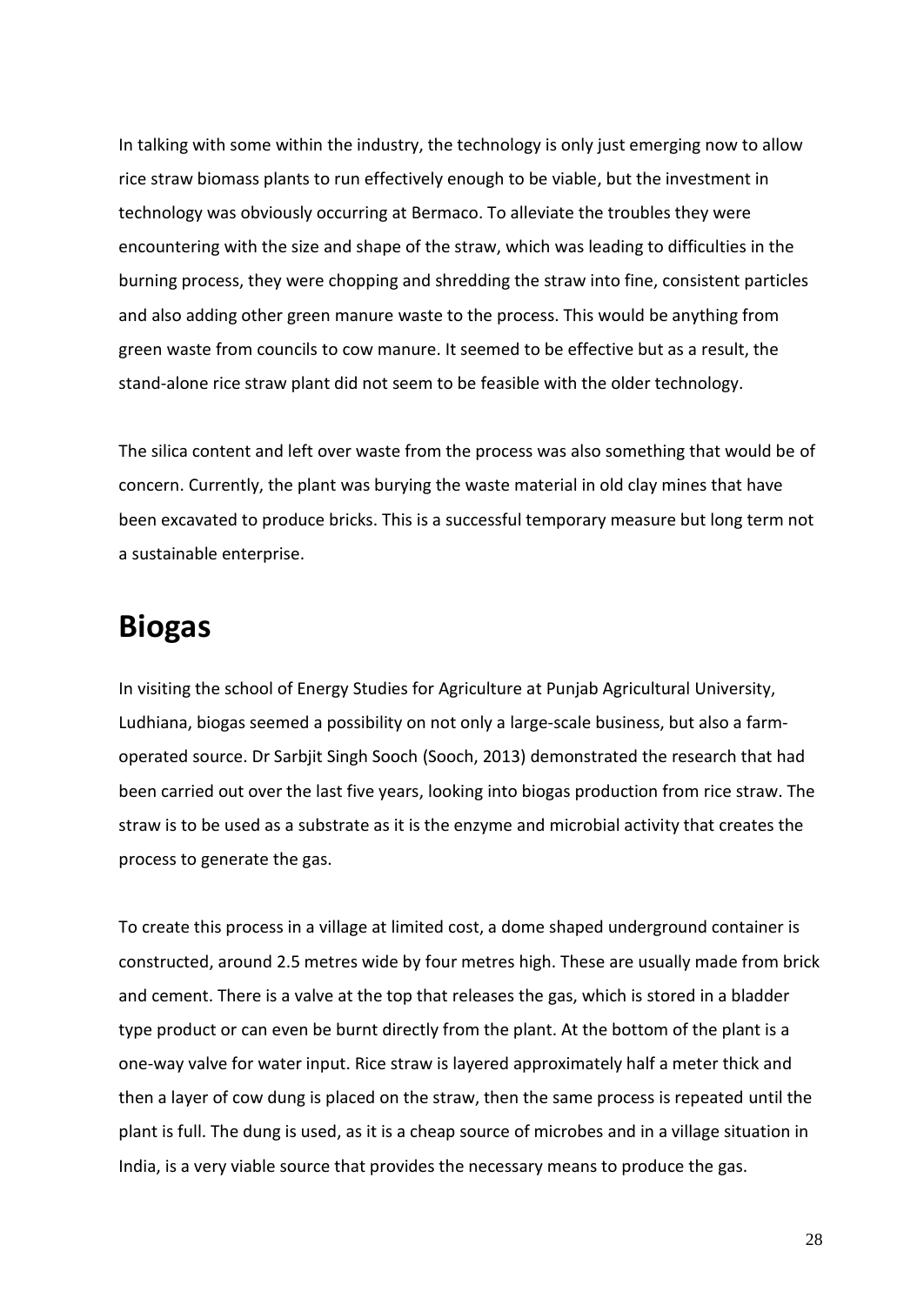Once the plant is filled with water, the fermentation process starts and gas extraction occurs approximately a week later. One plant can produce five to six cubic metres of biogas a day for four months, all produced off approximately one tonne of straw. This is enough to provide gas to cook and run basic appliances for a number of homes in a village. This was very basic but effective and the gas burnt clean, had no odour and produced a consistent blue flame.



**Figure 7: Biogas trial utilising rice straw, Punjab Agricultural University, India. (A Vagg, 2014)**

This type of plant would serve little purpose in Australia and possibly not a viable return. There were larger biomass plants in India using rice straw to produce enough gas to supply a large dairy and all the workers and managers' houses. This type of system may suit Australian conditions better.

There is a case to suggest a biomass plant on farm would be most cost effective. The source of fuel is cheap and within a close proximity and the end product could be easily utilised on farm. There are numerous rice producers running bores and lift pumps on LPG gas, as well as stationary engines and generators. The theory to create a plant that can then provide a proportion of gas to power these products seems to fit. However, a viability exercise is hard to establish as the cheaper options, as opposed to the complicated yet efficient means, are hard to compare.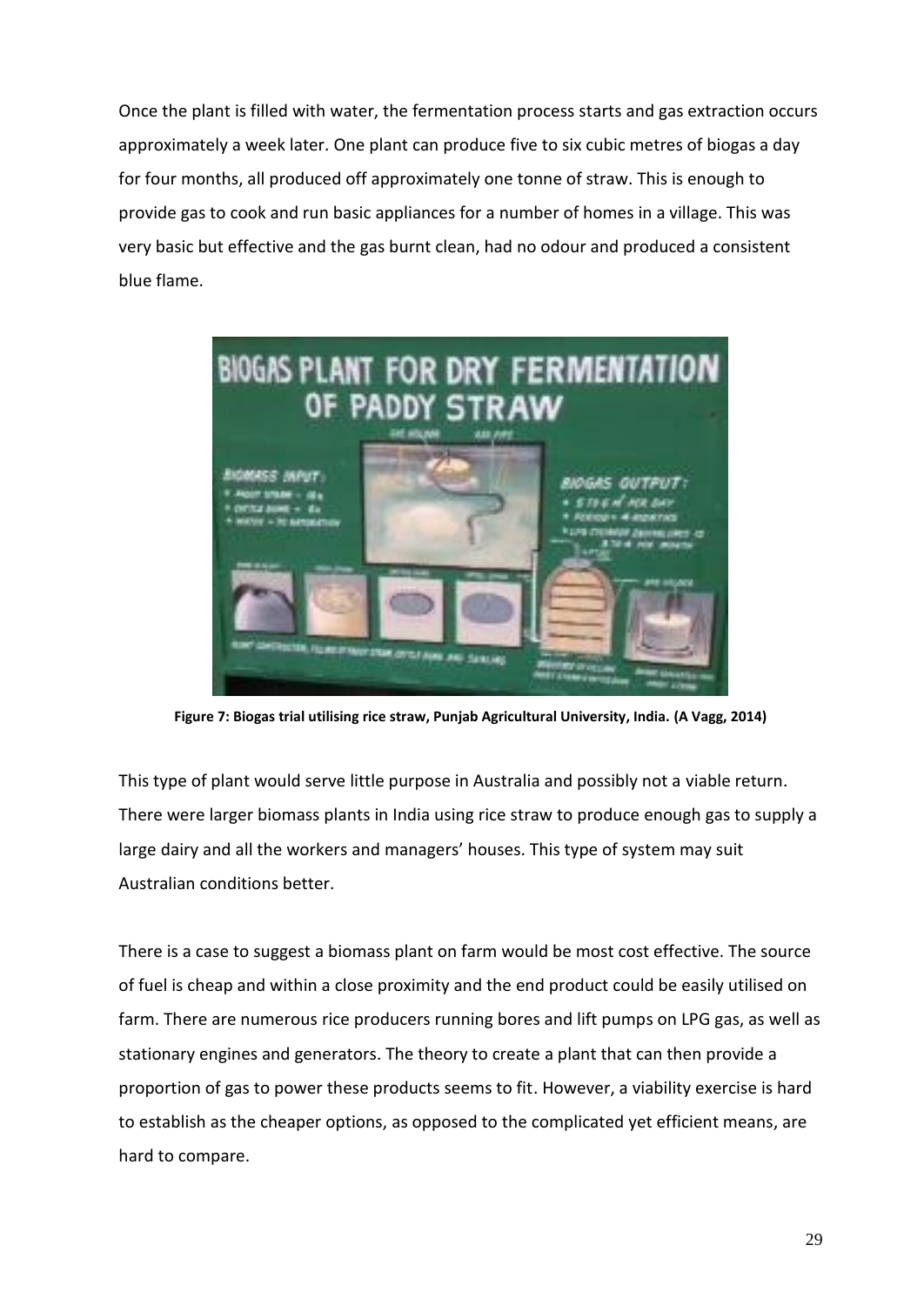Still a co-digestion of rice straw with some other waste material is likely to create the most efficient end product. The mix product needs to be a dung or similar cellulosic organic material that will function effectively in an anaerobic situation (Sooch, 2013). As far as the author is aware, currently no such system is in place in Australia, particularly utilising rice straw. However, with further increases in gas and fuel prices, the cost/benefits need quantifying to allow an estimate of the financial viability of such a project.

#### **A New Approach to Bioenergy**

In discussions with Craig Jamieson (August, 2014) of IRRI, Philippines, who has been working extensively in the field of rice straw utilisation and value adding, it appears the next transition to look for a bioenergy source is to approach the issue from another angle. In looking for a solution, the constant limit that researchers and projects seem to encounter is the significant load of silica present within the rice straw. These amounts vary from around 12% to 18% silica content (Chadha, 2014) and in the burning process within a furnace, the silica creates issues with wearing and degradation of components as well as restricting the by-product to very limited uses.

Essentially, the silica is unable to be effectively broken down to any source that renders it a non-issue in the bioenergy process. The thinking has now changed to extraction of the silica early in the process, eliminating this problem, creating high value products from the rice straw while still having a biomass product viable to be utilised for bioenergy or biogas.

Dr B.S. Chadha (August, 2014) from Guru Nanak Dev University in Amritsar, India has just published a report titled 'Novel Biotechnological Processes for the Production of High Value Products from Rice Straw and Bagasse'. Essentially, this project looked at extracting high value products out of the straw at an early stage and then using the remaining product as a biogas. High value products such as cellulose, hemicellulose and, most importantly, lignin are extracted. Firstly, these three components are separated during pre-treatment.

Cellulose makes up 35%-40% of rice straw and is extracted mostly as a solid, whereas some is extracted as a sugar-rich hydrolysate. The majority of hemicellulose is also released as hydrolysates. From there, the cellulose and hemicellulose are utilised by selective hydrolysis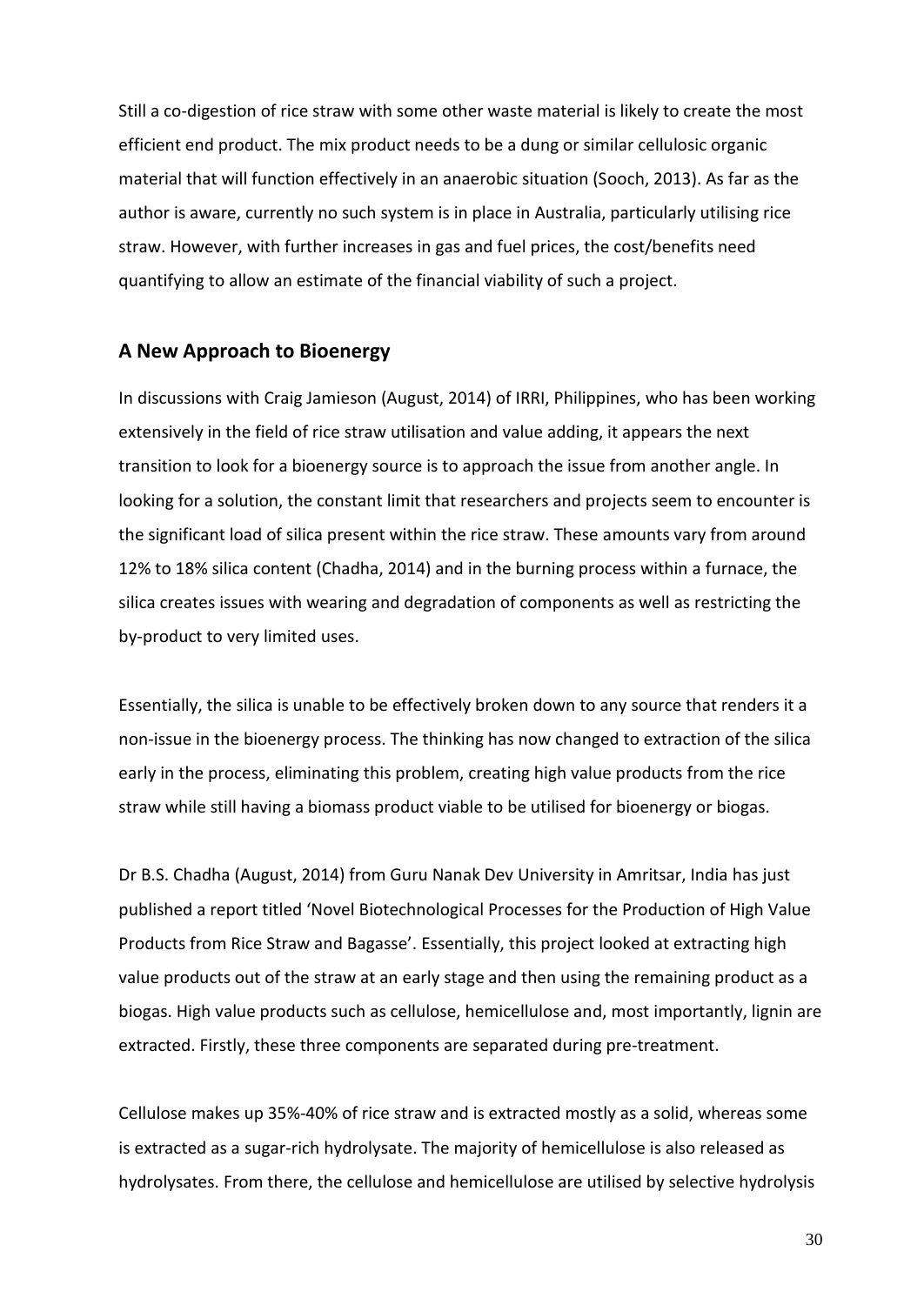resulting in the release of xylo-oligosaccharides that are polymers of a sugar, and ethanol as the end product.

The lignin is separated through membrane based nano-filtration technology during the thermo-chemical pre-treatment of the straw. This process also opens fibre structures of agro-residues, allowing carbohydrates in plant cell walls, particularly the cellulose and hemicelluloses, to become accessible to enzymes, releasing fermentable sugars (Chadha, 2014).

From here, lignin can be sold for one of its many uses. It is a nontoxic, versatile product that is used in products including a raw material for agricultural chemicals, dispersant in cement applications, dust suppressant for roads, silica chips for computers, raw product for tyres, carbon fibre production, antioxidants, raw material for plastics and polymer foams, grease and even slow release fertilisers. The possibilities seem endless.

It is this change in direction of technology adaption, with reference to bioenergy, which may well be the breakthrough that will progress the viability of rice straw as a bioenergy product and hence make it a viable enterprise to pursue for industry and business alike.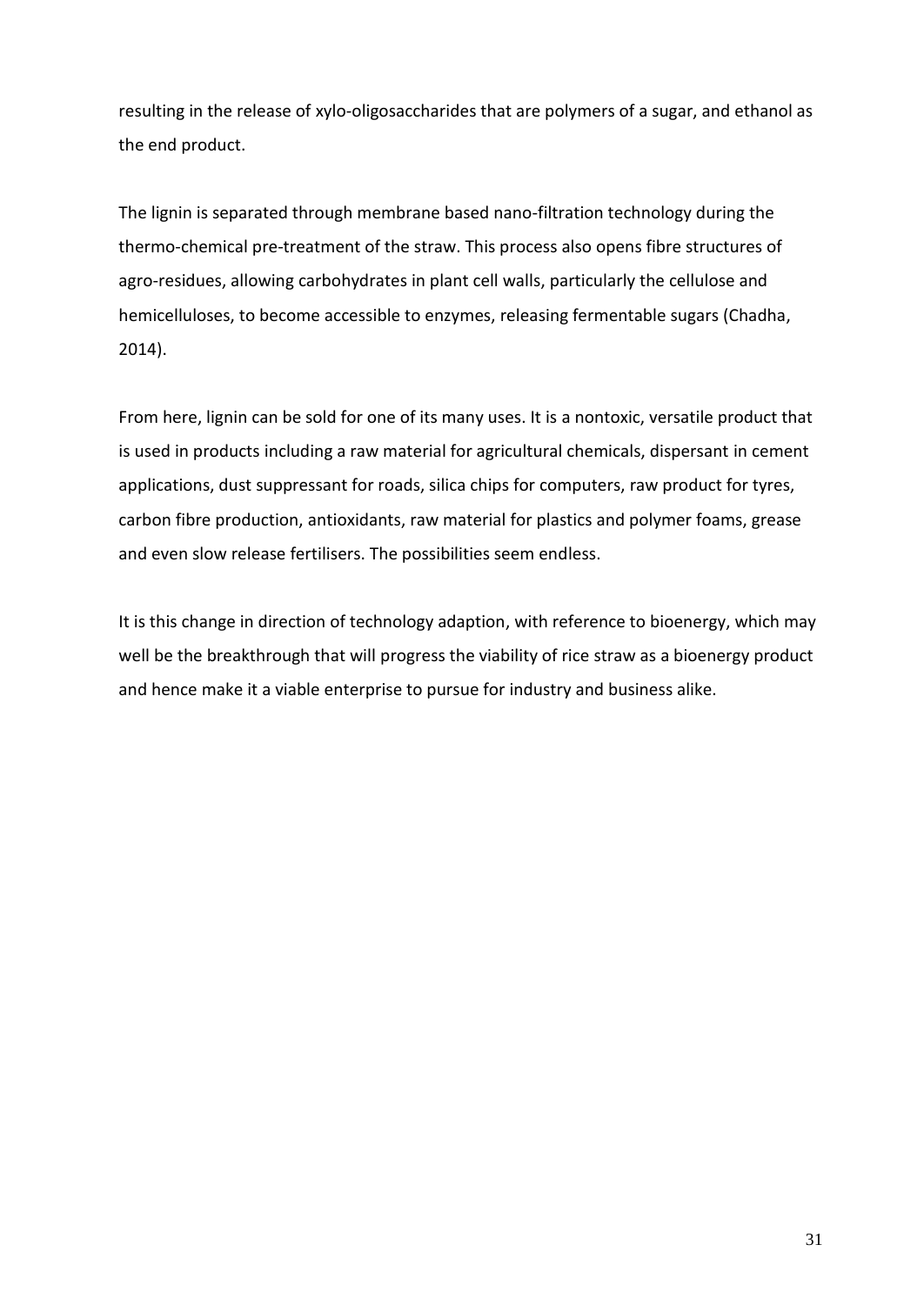### **Conclusion**

The issue faced by rice growers in Australia, with regard to stubble load management, has provided little to no alternative to the industry, other than burning, until recent investigations into stubble management and value adding. Still, the issue of how to deal with a straw load of approximately 10 tonnes to the hectare, and how to remove it within a couple of weeks, to utilise the available soil moisture and to obtain a double crop, is limited.

Currently, the ability to burn is no doubt the most instantly available solution to Australian rice farmers. However, this is unlikely to be the case at some point in the future and so an alternative source must be found. When dealing with the rice stubble problem, it can be characterised into two distinct groups, individual farmer solutions and industry solutions.

Individual farmer solutions are numerous, yet limited in their feasibility. This is shown by the solution in California, where a couple of farmers have negotiated contracts with the fire department to supply straw after a bushfire to aid in revegetation. This is a successful business in California, but if every grower were to move into the market, the price would crumble and rendering the enterprise unviable. This is also the case for mulching and suppling mushroom farms, broilers and similar uses. Similarly, this is the case for construction site and development runoff control and to a lesser extent, rice straw as an animal feed source.

If the whole industry was to move to just one of these business initiatives, the market would be flooded and the price would collapse. Instead, it is a 'scatter' approach that is most likely to work best, particularly as some solutions may work for some growers, while others will be suited to another solution. This has been evident around the world. For example, only rice growers close to dairy, feedlots or high intensity livestock would consider strawlage as a solution. To transport a low value feed hundreds of kilometres would not be viable unless unforeseen circumstances such as a drought and highly inflated feed prices arose.

The production of bioenergy, however, has the potential to be an industry wide solution, provided the technology is correct and the process is well researched and clear. There are, however, many complications that cannot be overlooked. Bioenergy production involves a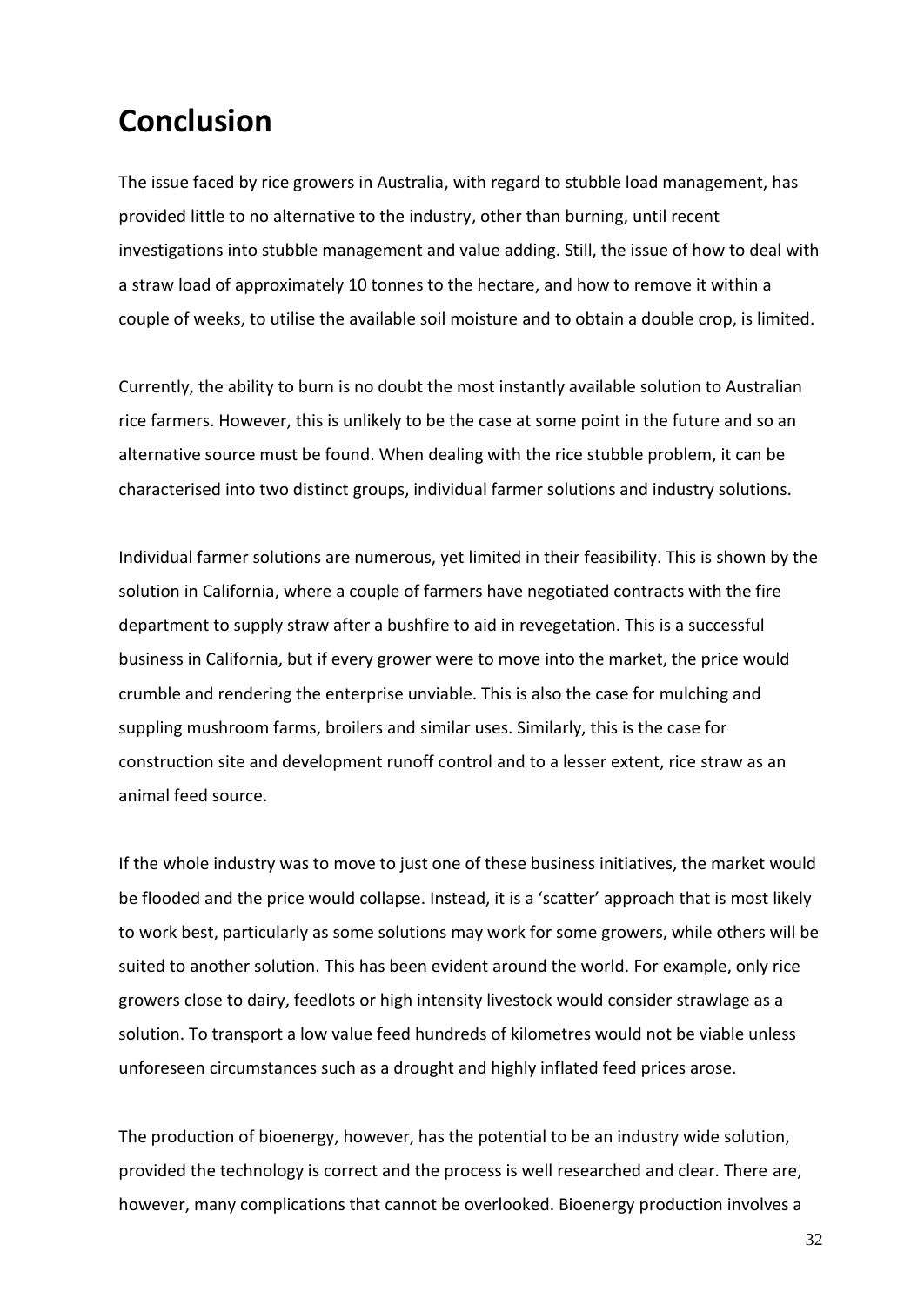large capital expense and the energy market continually shifts, as does government policy on renewable energies. For bioenergy production from straw to proceed, there are steps to be taken to ensure its viability.

Firstly, the science must be sound. Although some older technology has appeared to fail, newer technology has paved the way for biomass energy production from straw to be successful. Secondly, pricing and output must be contracted to secure the required returns to make this viable. Ideally, the time-frame for return on investment should be secured as many have fallen foul of changing energy prices and policy. However, the potential is significant and is a resource that has not been fully utilised in Australia to date.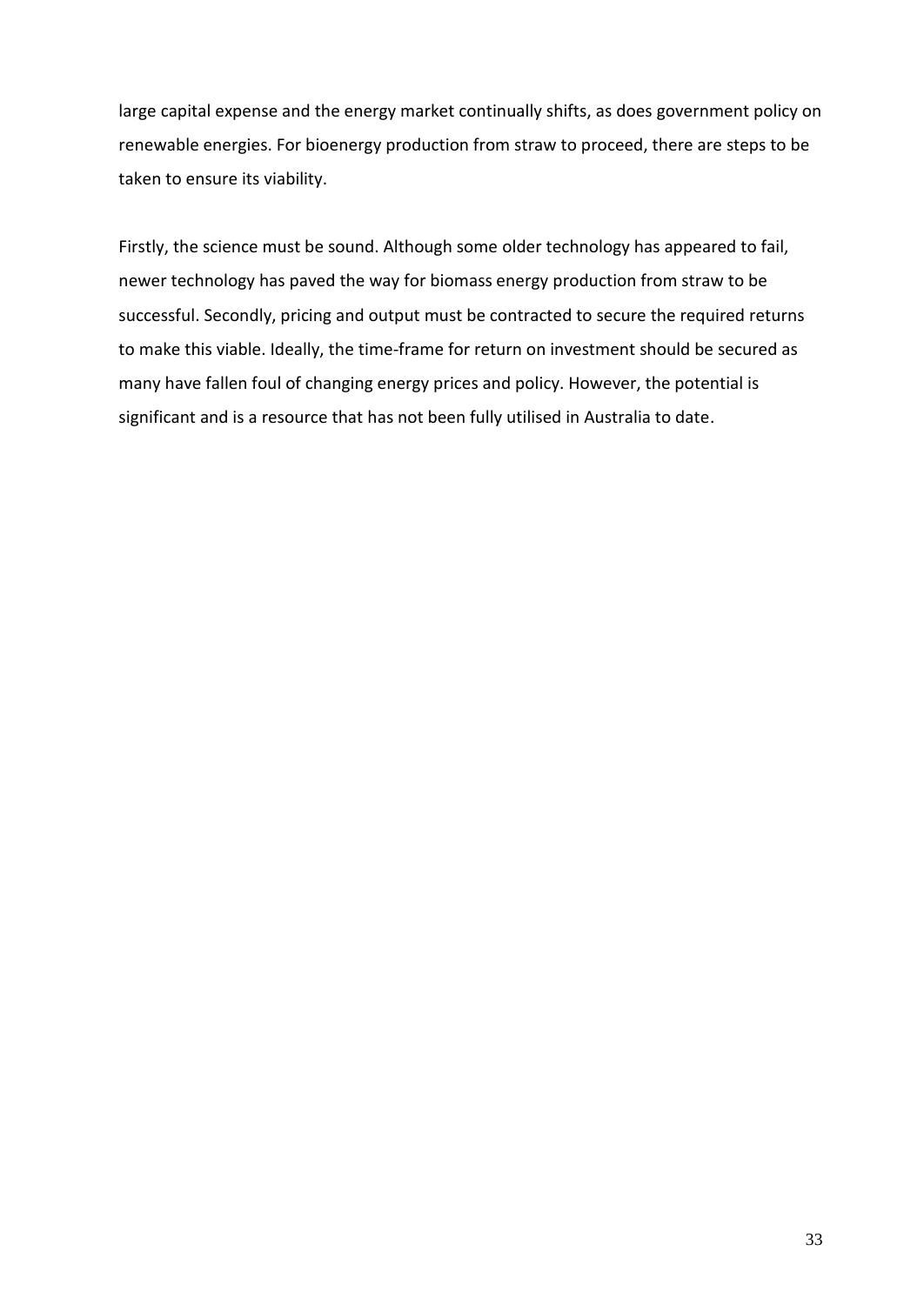### **Recommendations**

After discovering the advancements and adaption that has taken place across the globe in terms of rice straw utilisation, through either initiative or government policy, it is apparent that Australia is lagging behind. However, there are steps that can occur to take advantage of this situation. While other countries have done the legwork, the Australian rice industry is primed to take advantage of their research and development with regard to value adding rice straw. Some of the recommendations that will see the industry prosper in the field of value adding rice straw into the future include:

- Consultation with renewable energy experts as to the adoption of technology into the rice industry with regard to biomass plants and awareness. Also lobby government to fund or offset works to progress this path.
- A cost benefit analysis of potential rice hull and rice straw biomass plants located at the rice mills at Deniliquin, Coleambally and Leeton.
- Consultation with livestock industry about strawlage potential within the current systems the livestock industry operates. Look at possible adaption to align their feed requirements with strawlage seasonal availability.
- Advise and consult to the rice industry, particularly concerning R&D findings, and to collate the research that has occurred over previous years.
- Continue to build relationships with international researchers and advocates to ensure the technological gap, which exists with other countries, continues to diminish and adaptions to current overseas practices can be as seamless as possible.
- Obtain consultancy for cost benefit analysis to build a model biomass plant, both at an on farm scale and at an industry level and determine what likely outputs can be achieved.
- Engage with fire departments, ski field operators, national parks and councils as to the potential of rice straw as a re-vegetative aid potential.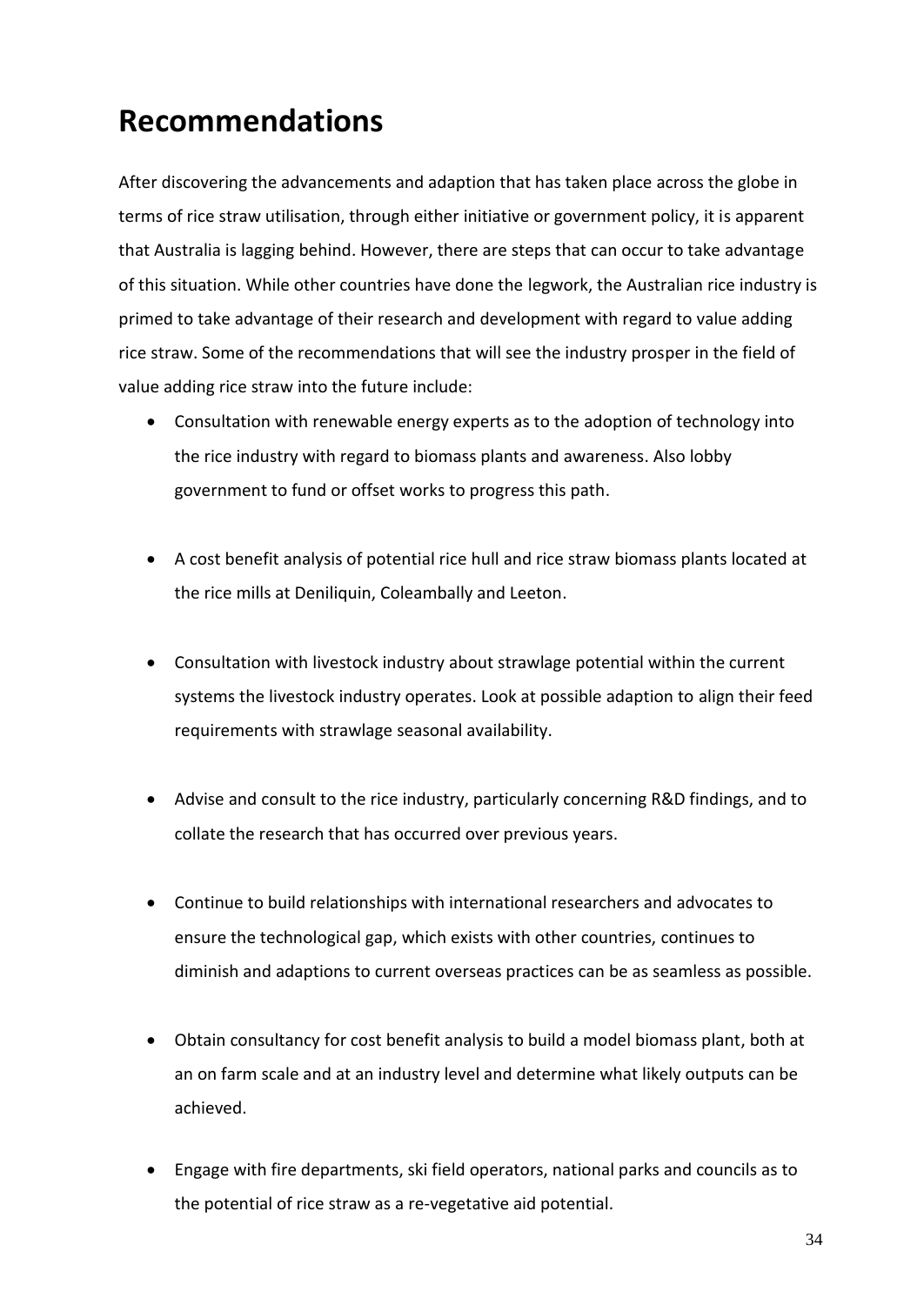## **References**

- Ashbaugh, J. (July, 2014). Personal communication. Premier Mushrooms. Colusa, California, USA. [www.premiermushrooms.com.](file:///C:/Users/avagg/AppData/Roaming/Microsoft/Word/www.premiermushrooms.com)
- Australian Bureau of Statistics Household Energy Use and Costs (2014) [www.abs.gov.au](http://www.abs.gov.au/)
- Australian Energy Market Operation (2014) *Average Price Tables* [www.aemo.com.au/Electricity/Data/](http://www.aemo.com.au/Electricity/Data/)
- Australian Energy Market Operator (2012) *Economic Outlook Information Paper*  National Electricity Forecasting 2012
- Bird*,* J. A., Eagle, A. J., Hair, M. W., Zilbert, E.E., Van Kessel, C., (2002) *Long-term studies find benefits, challenges in alternative rice straw management.* California Agriculture, Kearney Agricultural Centre, UC Davis. [www.escholarship.org](http://www.escholarship.org/)
- Brzozowski, C., (2013) *Erosion Control Wildfire and Flood, The Severity of the Fire Season is Growing. So is the Aftermath*. [www.erosioncontrol.com](http://www.erosioncontrol.com/)
- Cal Recycle. (2014) *Agricultural Residues: Compressed Rice Straw Products (Part 5).*  California, USA [www.calrecycle.ca.gov](http://www.calrecycle.ca.gov/)
- California Rice Commission (2014). *The Rice Straw Market.* California, USA. [www.ricestrawmarket.org](http://www.ricestrawmarket.org/)
- Chadha, B.S., (2014) Novel Biotechnological Processes for the Production of High Value Products From Rice Straw and Bagasse'. *Department of Microbiology, Guru Nanak Dev University*, Amritsar, India.
- Dobermann, A. and Fairhurst, T.H. (2002) *Rice Straw Management. Better Crops International*. Vol 16, Special Supplement.
- *FAOSTAT:* (2011) *Production-Crops, 2010 data*. Food and Agriculture Organization of the United Nations.
- Helal, Dr. A., (4 August, 2014). Personal Communication. Egyptian Chamber of Industry and Engineering, Managing Director Rice'n'Care. [www.ricencare.com](http://www.ricencare.com/) Cairo, Egypt.
- Jamieson, C., (August, 2014). Personal Communication. IRRI International Rice Research Institute (IRRI), Philippines. Consultant on bioenergy
- Moran, A. (2014) *Submission to the Renewable Energy Target Review Panel* Institute of Public Affairs. Melbourne, Australia.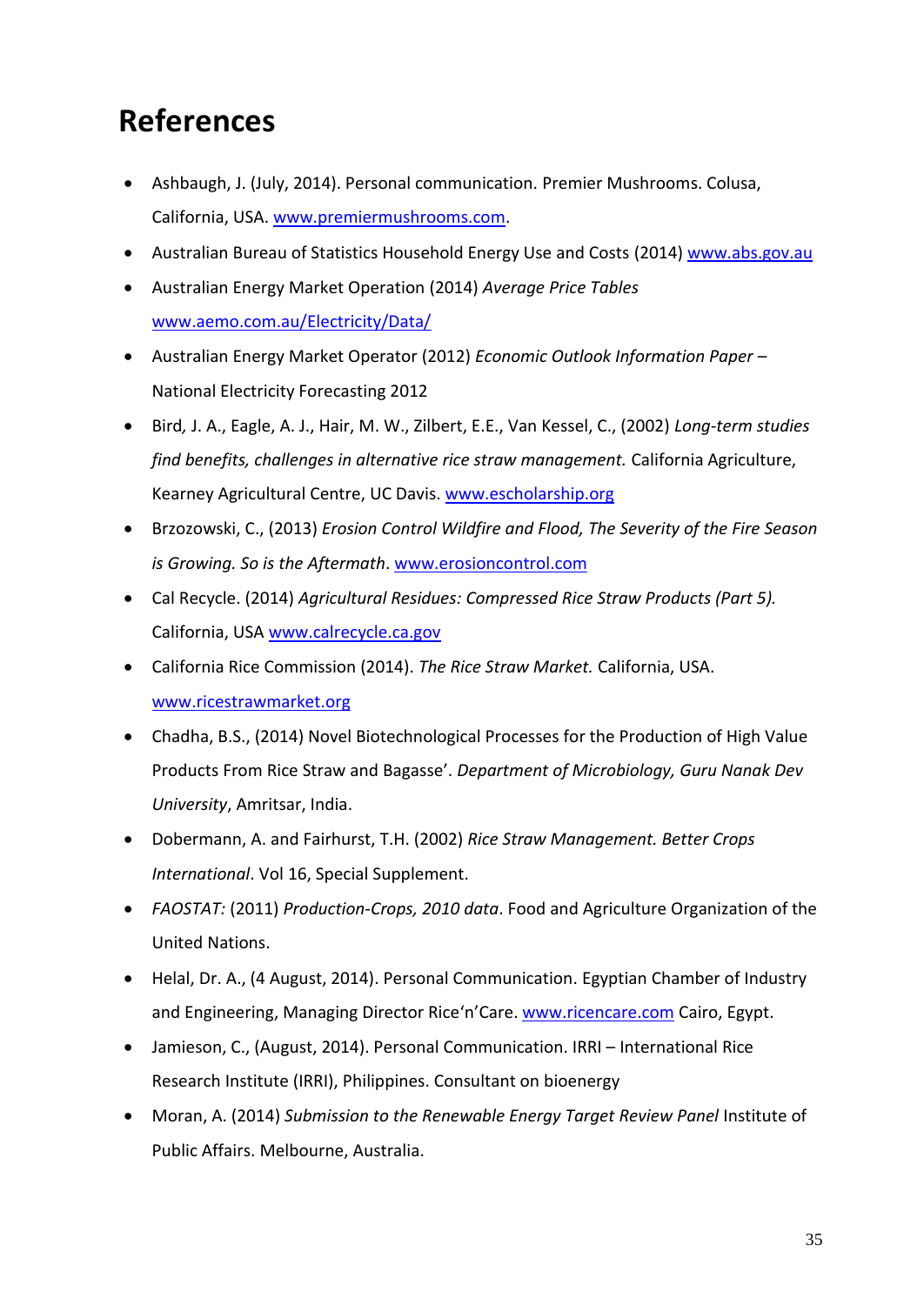- Nadar, A., (2010) Rice Producers' Guide to Marketing Rice Straw*, Department of Agriculture, University of California. USA.* Extension Farm Advisor.
- Nadar, G., Robinson, P.H., Swanepoel, N., Davy, J., (2014) *Rice 'Strawlage' – A feed for drought induced Feed Shortages?* Co-operative Extension, University of California, Davis, USA.
- Pearson, B., (2014) No End in Sight for Soaring Electricity Prices *– The Australian Newspaper*, (19 th February, 2014) [www.theaustralian.com.au](http://www.theaustralian.com.au/)
- Phir, R.K., Newlands, M.D., Dyer, T.D., (2003) *Sustainable Waste Management.* Thomas Telford Publishing, London.
- Rice Straw Fibre Roll (2014). *Kristar Enterprises Inc., Santa Rosa, CA, USA*  www.kristar.com/index.php/ricestraw-fiberrolls/specialdownloads
- Roth, L., (2014) Personal Communication. Technical Services Nutritionist with Provimi, North America. Email Correspondence (July, 2014)
- Scheew, W., (2009) *Recycling of Rice Straw – An Entry Point to Sustainable Rice*  Production. 2<sup>nd</sup> ECHO Asia Agricultural Conference, Chiang Mai, Thailand.
- Sooch, S.S., (2013) *Ready-Recknor of Biogas Technology,* Senior Research Engineer, School of Energy Studies for Agriculture, Punjab Agricultural University, Ludhiana, India.
- Sunrice Annual Report (2014) Annual Report costings, 91